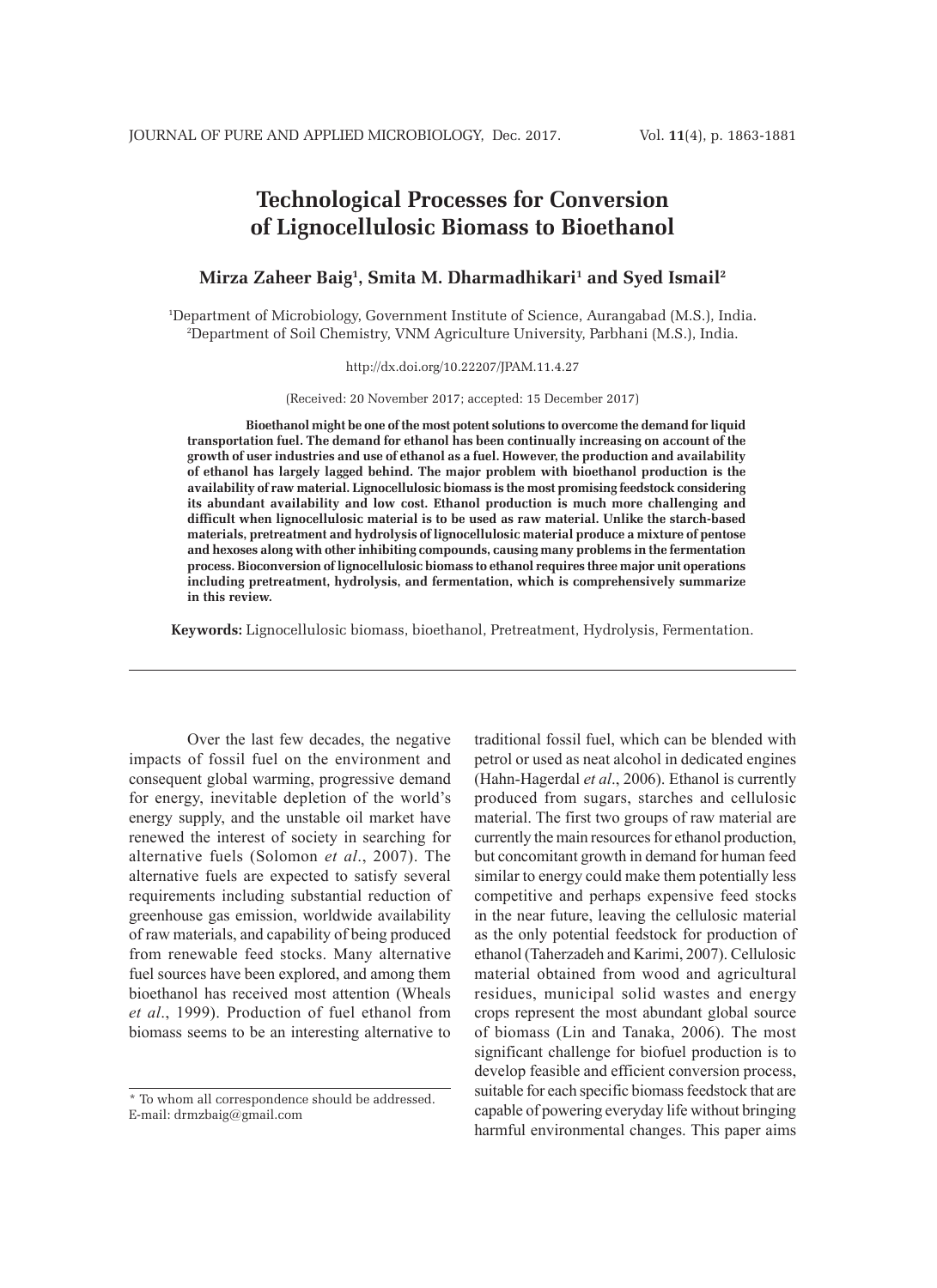to summarize the various methods for conversion of lignocllusoic biomass to bioethanol.

#### **Pretreatment**

Plant cell walls have a natural resistance to chemical, physical and biological degradation. Lignin, which is the second most abundant natural polymer and currently not directly used in ethanol production, is partially linked to polysaccharides in the cell wall (Zhu *et al*., 2008). Therefore, an efficient pretreatment process is needed for cellulose conversion process which promotes the disruption of the lignocellulosic matrix in order to facilitate acid or enzyme catalyzed hydrolysis (Silverstein *et al*., 2004). A successful pretreatment must avoid the degradation or loss of carbohydrate, avoid the formation of by-products inhibitory to the subsequent hydrolysis and fermentation process and finally must be cost-effective (Wyman, 1996). There are three main categories of pretreatment namely physical, chemical and biological pretreatment. In this section, promising cost-effective pretreatment methods are reviewed, followed by a brief discussion of the pros and corns of each technology.

#### **Physical pretreatment**

Physical pretreatments are methods without addition of chemicals or micro-organisms. They use external forces to reduce the lignocellulosic biomass in to fine particles in order to increase the surface area of the material. According to the forces used, the physical pretreatment can be further divided into two sub-catalogs: mechanical (dry, wet, vibratory ball milling) and non- mechanical method (pyrolysis, steam explosion, irradiation and microwave treatment) (Kumar *et al*., 2009; Zheng *et al*., 2009).

### **Mechanical commination**

Mechanical pretreatment use shearing force to reduce biomass particle size, change the lignocellulose structure, and reduce degree of polymerization and crystallinity of cellulose (Kumar *et al*., 2009). Depending on the final size of the material, the mechanical pretreatment consist of milling, grinding or chipping. Chipping leads to 10 to 30 mm particles, and milling and grinding leads to 0.2 to 2 mm particles in size (Sun and Cheng, 2002). Milling includes ball milling, two roll milling, hammer milling, compression milling, agitation bead milling, pan milling, fluid energy milling, and colloid milling etc., (Zheng

J PURE APPL MICROBIO*,* **11**(4), DECEMBER 2017.

*et al*., 2009). Improper application of mechanical pretreatment will lead to carbohydrate losses, and as result ethanol yield will be reduced (Bridgeman *et al*., 2007). In recent practices combination of mechanical pretreatment and chemical sizereduction is commonly employed to make it more cost-effective and successful.

### **Pyrolysis**

Pyrolysis is also used as pretreatment of lignocellulosic biomass by treating it with temperature greater than  $300^{\circ}$ C, which results in rapid decomposition of biomass to gaseous products and residual char. The process can be enhanced with the presence of oxygen (Shafizadeh and Bradbury, 1979). Mild acid hydrolysis (1 N  $H_2SO_4$ , 97°C, 2.5 hr.) of the residues from pyrolysis pretreatment has resulted in 80-85% conversion of cellulose to reducing sugars with more than 50% glucose (Fan *et al*., 1987). When zinc chloride or sodium carbonate is added as catalyst, the decomposition of pure cellulose can occur at a lower temperature (Sun and Cheng, 2002). Pyrolysis pretreatment prior to enzymatic hydrolysis of news paper and cardboard was examined by Leustean (2009).

### **Steam explosion**

Steam explosion is exposing biomass to steam under high pressure and temperature followed by a decompression at the end (Harun *et al*., 2011). It is biomass fractionation process in which high-pressure, high-temperature steam is introduced into a sealed chamber containing woody lignocellulosic material in the form of chips or agricultural residues. After 1-5 min, the pressure is release, causing the steam to expand within the lignocellulosic matrix, separating individual fibers with minimal loss of material (Mabee *et al*., 2006). Liquid hot water (LHW) pretreatment (co-current and counter-current) is a pretreatment similar to steam explosion, except that, in LHW pretreatment, instead of steam, biomass is merged into hot water with certain pressure and temperature (Mosier *et al*., 2005). Both these processes are able to cleave the acetyl groups and uronic acid from hemicellulose and consequently acidify the medium (water at high temperature also acts as acid). As a result, acidic condition will cause partially hydrolysis of hemicellulose and amorphous cellulose to oligosaccharides and to fermentable sugars (Weil *et al*., 1997). Since, it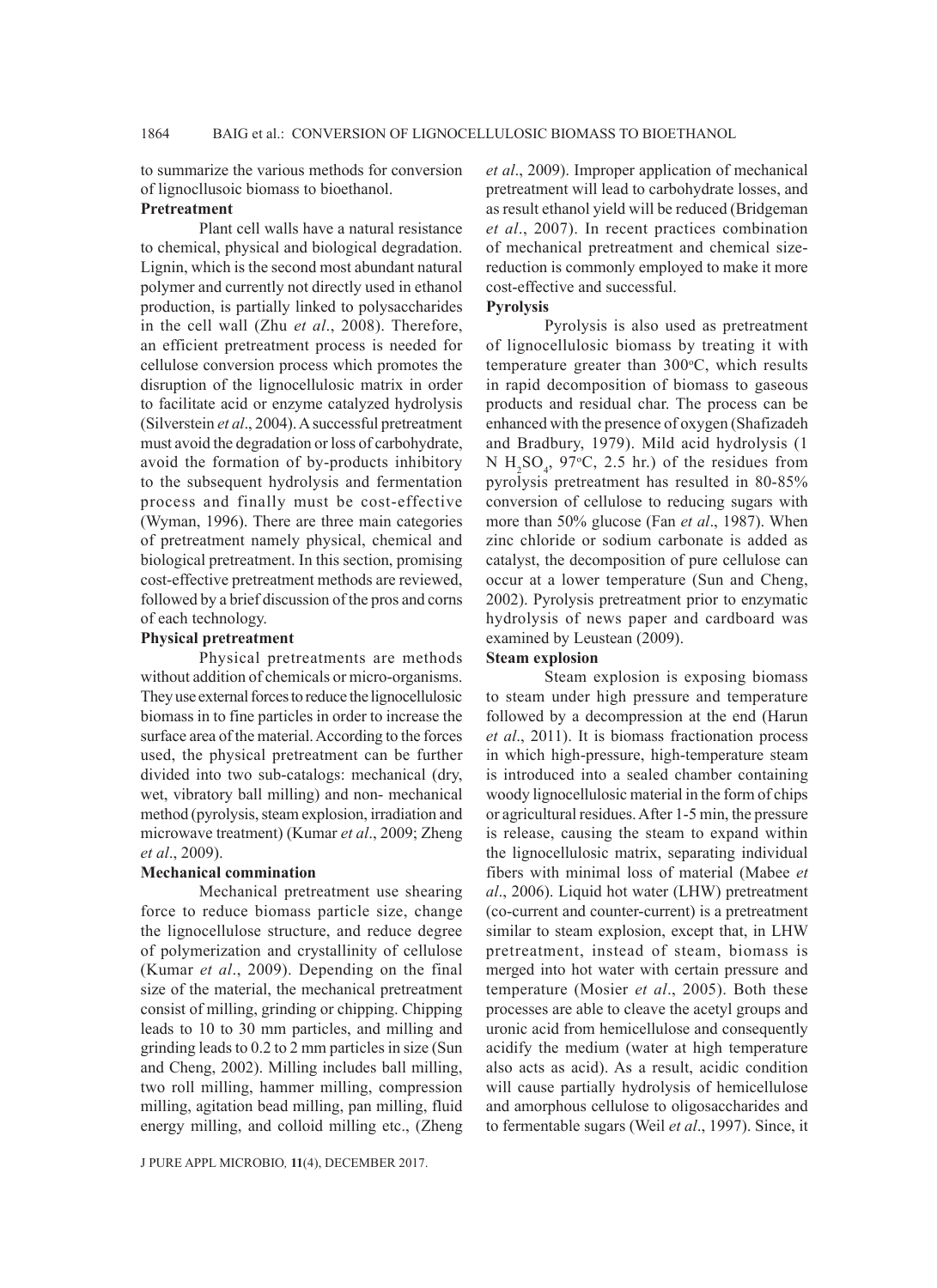is chemical free process; no environmental cost in terms of chemical recycling is needed which results in reduction of operating cost. For soft wood, steam pretreatment with addition of an acid catalyst such as  $H_2SO_4$  or  $SO_2$  is prerequisite to reach high sugar yields. Acid increases the recovery of hemicellulose sugars and it improves the enzymatic hydrolysis of solid fraction (Hahn-Hagerdal *et al*., 2006). Due to strong catalytic activity, along with removal of hemicellulose it also yields inhibitory substances (Bertilsson, 2007).

# **Irradiation**

Radiation includes Gamma-rays, microwave, ultrasound, pulsed electrical filed, ultraviolet and electron-beam which can pre-treat the biomass by decreasing the crystallinity and degree of both polymerization (disruption of beta-1, 4-glycosidic bonds) and reactivity of cellulose. In addition, the high energy of these radiations will lead to the formation of free radicals, which leads to a further degradation of the lignocellulosic material (Kumar *et al*., 2009). Lu and Kumakura, (1995) proposed that combine treatment of peracetic acid with increasing dose of radiation up to 500 kGy (KiloGray) or above can significantly enhance enzymatic hydrolysis of wheat straw. Similar result was also observed by Yang *et al*., (2008) by studying the effect of Gamma -radiation (500 kGy) on wheat straw and achieved 13.4% yield. Among radiations, microwave pretreatment comprises of high temperature treatment usually  $160-180^{\circ}$ C which is sufficient to soften the main component of the cell wall and decreases the crystallinity of cellulose. Previous studies shows that microwave treatment change the crystalline structure of cellulose, degrade lignin and hemicellulose which result in increasing the enzymatic accessibility, while in contrary, elevated temperature may also cause some useful components in the feed stock to decompose. Therefore, microwave pretreatment has been studied in conjunction with chemical reagents for pretreatment at lower temperature (Zhu *et al*., 2005). Keshwani *et al*., (2007) investigated the effect of microwave on switch grass and achieved greatest sugar yield by using microwave exposure of switch grass immersed in 3% sodium hydroxide for 10 minutes at 250 watts. However, still this approach is limited to laboratory level due to cost and safety concern. Unfortunately, irradiation pretreatment are reported to consume

high levels of energy and require long process time with expensive high quality equipment.

### **Chemical pretreatment**

Chemical pretreatment, mainly employing chemical agents such as acid, alkali, salts, organic solvents as well as oxidizing agents for enhancing hydrolysis of lignocellulosic biomass by removing hemicellulose and lignin (Moiser *et al*., 2005). Different than physical methods, chemical pretreatments are mainly used for modifying the lignin in the biomass, removing hemicellulose, and to change cellulose polymerization as well as cellulose crystalline structure (Hahn-Hagerdal *et al*., 2006).

#### **Acid pretreatment**

Acid pretreatment is one of the oldest and most commonly used methods. There are many types of acid pretreatments including use of sulfuric acid, hydrochloric acid, phosphoric acid, peracetic acid, nitric acid etc., (Balat *et al*., 2008). Among all pretreatment methods, dilute acid pretreatment was one of the most studied and widely used (Agbogbo and Wenger, 2006). The main function of dilute acid pretreatment is to effectively remove the hemicellulose sheathing over cellulose, while at the same time loosening the structure of lignin and decrease the crystallinity of cellulose. The dissolved hemicellulose in the liquid phase is removed from the solid biomass residues and may be separately hydrolyzed to xylose and other 5C or 6C sugars, or eventually broken down to furfural (Moiser *et al*., 2005). Furfural can be recovered from distillation and is widely applicable as solvent in petrochemical refining (Paturau, 1987). Depending on the substrate and condition used, between 80 and 95% of the hemicellulose sugar can be recovered by dilute acid pretreatment (Jeffries and Jin, 2000). Previous study reveals that corn fiber can be enzymatically saccharified to fermentable sugar with a yield of 85-100% after pretreatment with dilute acid at moderate temperature (Saha *et al*., 2005).

### **Alkaline pretreatment**

Alkaline pretreatment process utilizes lower temperature and pressure compare to other pretreatment technologies (Balat *et al*., 2008). However, unlike acid pretreatment, it is much more time consuming (Mosier *et al*., 2005) and some of the alkali is converted to irrecoverable salt or incorporated as salt into the biomass by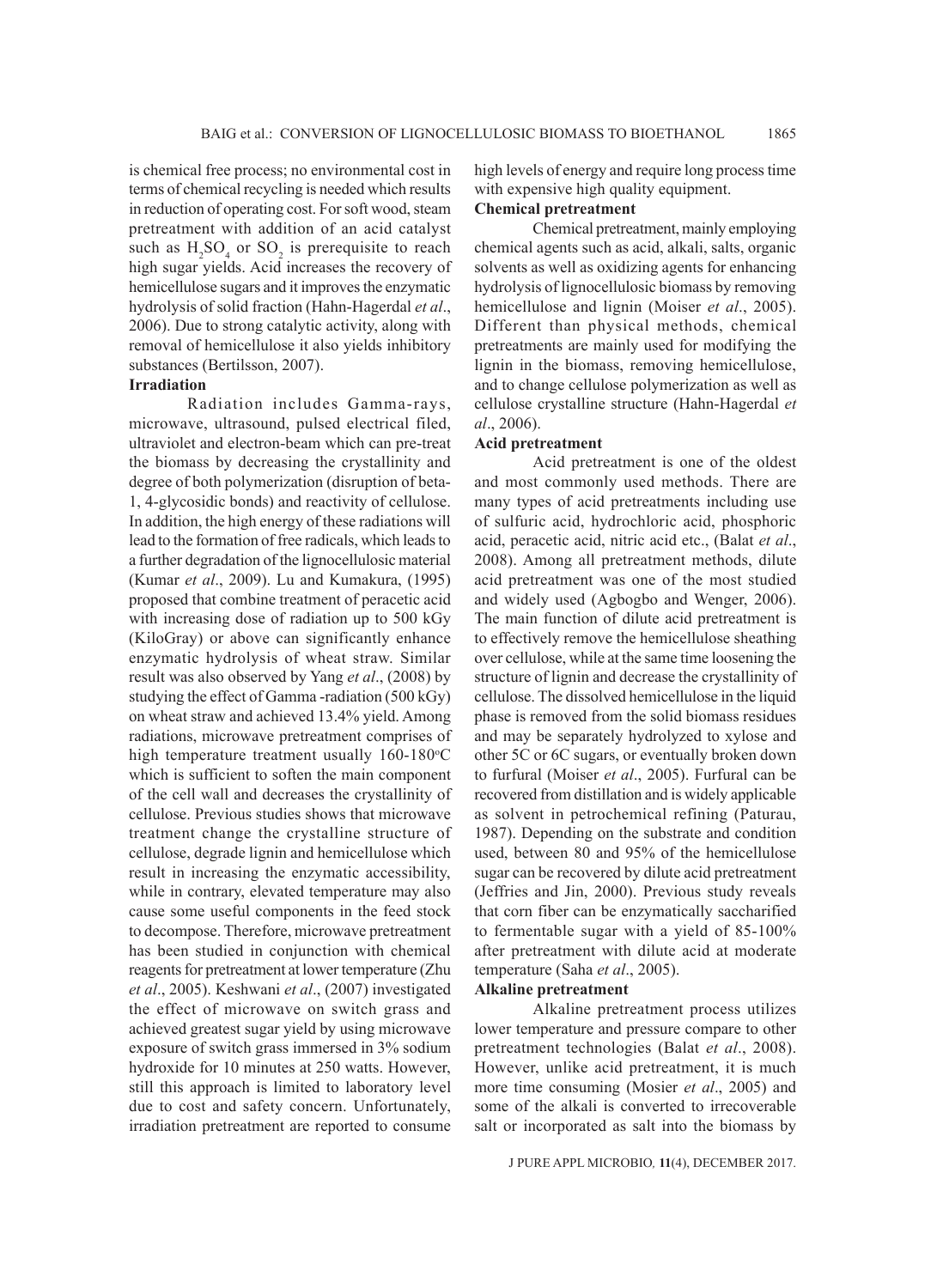the pretreatment reaction (Silverstein, 2004). During alkali pretreatment, biomass is soaked in the dilute alkali solution and treated for varying periods of time and temperature. The major effect of alkali pretreatment is the saponification of intermolecular ester bonds which crosslink lignin and carbohydrates, thus increasing porosity and internal surface of the biomass matrix as well as decreasing the degree of crystallinity of cellulose (Sun and Cheng, 2002), resulting in improved susceptibility of remaining polysaccharides to enzyme attach during hydrolysis. Furthermore, alkali will remove the acetyl and uronic acid groups from hemicellulose to enhance the accessibility of enzyme (Chang *et al.*, 1998). NaOH, Na<sub>2</sub>CO<sub>3</sub>,  $Ca(OH)$ <sub>2</sub> (lime), KOH, NH<sub>4</sub>OH, and aqueous ammonia were used to hydrolysate wheat straw, switch grass, corn cob, corn stover, corn husk and municipal solid wastes (Xu, 2012). Sharma *et al*., (2002) investigated the alkali pretreatment on sunflower stalk and reported that sodium hydroxide at 0.5% (w/v) along with autoclaving for 1.5 hour at  $1.05 \text{ kg/cm}^2$  was the most effective processing condition as evaluated by the followingup enzymatic hydrolysis. Silverstein *et al*., (2007) studied the effect of different concentration of sodium hydroxide on cotton stalk and reported that 2% (w/v) concentration of sodium hydroxide at  $121\textdegree C$  for 60 minutes was found to be an optimum process for delignification, while Binod *et al*., (2010) got 96% yield of sugar by using 4% NaOH and near about similar results were also reported by Kaur *et al*., (2012). Beside sodium hydroxide, calcium hydroxide (lime) is also an effective pretreatment agent which is the least expensive chemical with safe handling among all hydroxides. Furthermore, calcium can be recovered from the reaction system by introducing carbon dioxide (Karr and Holtzapple, 2000). The remaining lignin rich residues recovered from the alkaline wash can be used as feed stock for generating electricity and steam (Hamelinck *et al*., 2005).

### **Ammonia fiber/freeze explosion**

Ammonia can disrupt the crystalline structure of cellulose and deacetylate acetyl linkage, thus greatly increasing the efficiency of enzymatic hydrolysis (Gollapalli *et al*., 2002). Ammonia fiber/ freeze explosion (AFEX) pretreatment involves liquid ammonia and steam explosion (Hamelinck *et al*., 2005). In this process, lignocellulosic material

J PURE APPL MICROBIO*,* **11**(4), DECEMBER 2017.

is placed in pressure vessel with liquid ammonia (NH<sub>3</sub>) at a loading of about 1-2 kg NH<sub>3</sub>/kg dry biomass. Pressures exceeding 12 atm are required for operation at ambient temperature (Silverstein, 2004). Removal of hemicellulose and lignin is not significant for AFEX pretreatment as for acid or alkali pretreatment, while the structure of lignin is modified or altered during the process and the hemicellulose is also depolymerized by interacting with ammonia (Wyman *et al*., 2005). Therefore, pretreated cellulose can be more easily and quickly hydrolyzed to glucose even when the enzyme loading is not high (Dale *et al*., 1996). Alizadeh *et al*., (2005) reported that the cellulose hydrolysis efficiency of AFEX- treated switch grass reached as much as 93% compared to that of untreated samples which only showed a cellulose conversion of 16%. One modification in such pretreatment is known as Ammonia Recycle Percolation (ARP) is commonly applied by passing aqueous ammonia  $(5-15\% \text{ w/w})$ through biomass feedstock at elevated temperatures  $(160-180$ <sup>o</sup>C) and then separating the ammonia for recycle (Kim and Lee, 1996; Kim *et al*., 2003). Under such condition, aqueous ammonia swells the biomass, degrades lignin and interrupts the interactions between lignin and carbohydrates (Moiser *et al*., 2005). Besides, residual ammonia in the pretreated products has no inhibitory effect on downstream processes and it is compatible with microorganisms without extra conditioning. Furthermore, it is reported that ammonia can even have some advantageous influence on fermentation (Dale *et al*., 1985).

#### **Cellulose solvent**

Cellulose solvent is a chemical additive such as alkaline  $H_2O_2$ , ozone and glycerol which can disrupt the structure of cellulose within biomass feedstock and improving the enzyme digestibility during hydrolysis. However, these chemicals additives are too expensive to be used at large scale (Moiser *et al*., 2005).

#### **Ozonolysis**

Ozone can also be used to degrade lignin and hemicellulose in many lignocellulosic materials. The degradation was essentially limited to lignin and hemicellulose was slightly attached but cellulose was hardly affected. Silverstein *et al*., (2007) investigated the effect of ozone in comparison with sodium hydroxide and sulfuric acid on cotton stalk and found good results by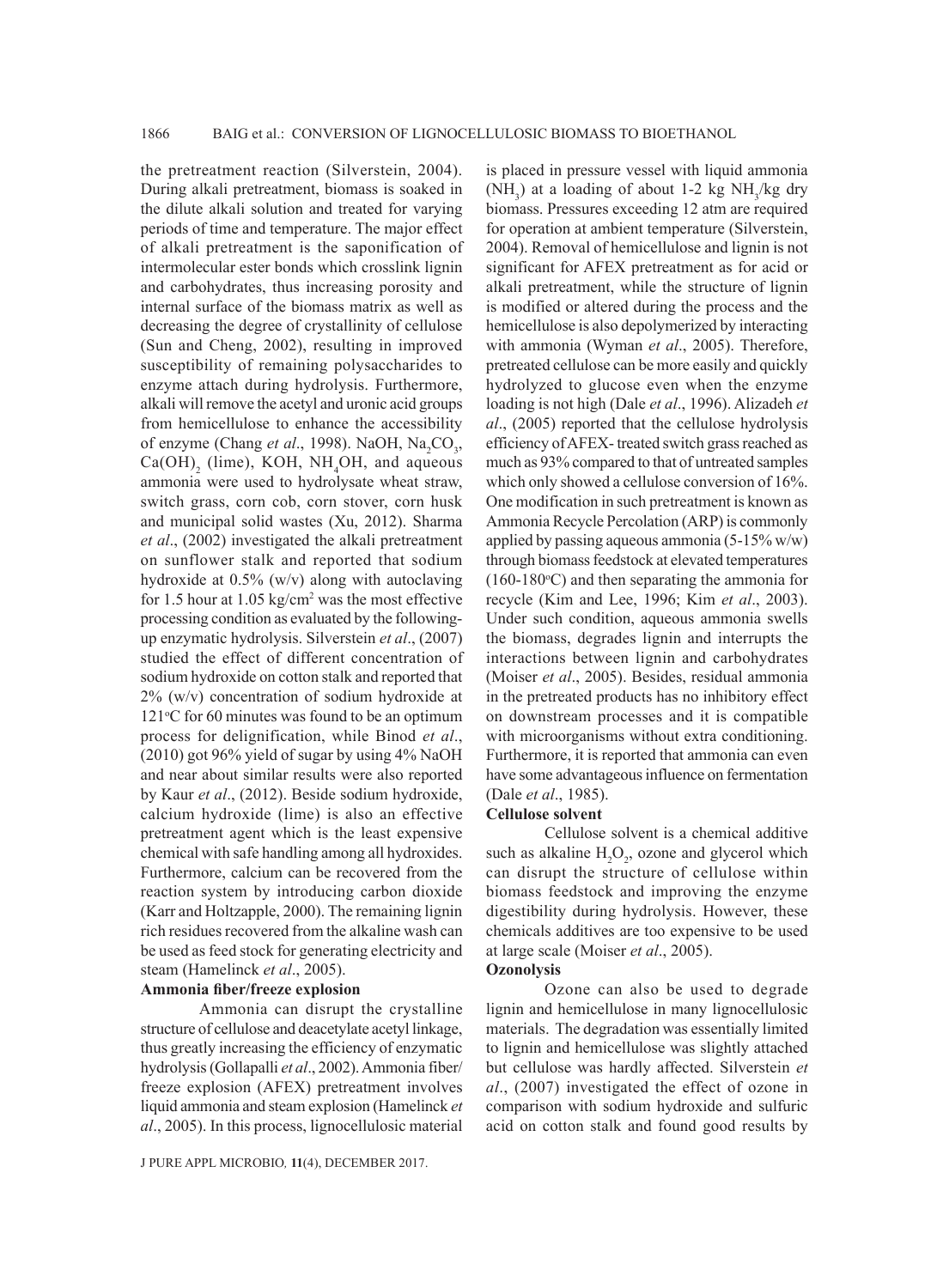using sodium hydroxide solution for pretreatment as compare to ozone and acid.

### **Supercritical fluids (hydrothermolysis)**

Supercritical fluids pretreatment is a process in which water used as solvent. It is most environmental friendly process where no need for separate neutralization. Water is maintained in liquid state under certain pressure at elevated temperatures, and it can penetrate the cell wall of biomass feedstock, hydrate cellulose and remove hemicellulose by disrupting the linkages between these structural components (Wyman *et al*., 2005). Mok and Antal, (1992) reported that by mixing biomass material including switch grass with the hot compressed liquid water for up to 15 minute at temperature between  $200$  and  $230^{\circ}$ C, about half of the total biomass can be dissolved, within which 4-22% of cellulose, 35-60% of lignin and approximately 100% hemicellulose can be dissolved.

# $CO<sub>2</sub>$  explosion

Similar to steam and ammonia explosion pretreatment,  $CO_2$  explosion is also used for the pretreatment of lignocellulosic biomass. Zheng *et al.*, (1998) compared  $CO_2$  explosion with steam and ammonia explosion for pretreatment of recycled paper mixture, sugarcane bagasse and pulping waste of recycled paper and found that  $CO_2$  explosion was more cost effective than ammonia explosion and did not cause the formation of inhibitory compound that could occur in steam explosion.

#### **Biological pretreatment**

Pretreatment through biological entities for removal of lignin or hemicellulose from lignocellulosic biomass is referred as biological pretreatment. Compared to physical and chemical process, biological pretreatment is more complicated and time consuming.

### **Microbial degradation**

Pretreatment of lignocellulosic biomass can be carried out by microbial degradation of lignin. Lignin is degraded by different classes of enzymes, which are produced by different microorganism, such as white-rot fungi like *Pleurotus ostreatus* and *Pycnopous cinnabarinus* etc. These organism produces some combinations like, lignin peroxidase (LiP) and manganese peroxidase (MnP), fungi producing MnP and laccase, while some other produces LiP and

laccase, and fungi which produce neither LiP nor MnP, but laccase and aryl alcohol oxidase or some other enzymes (Hatakka, 1994). Enzyme laccase (EC: 1.10.3.2), is belongs to the family of blue multicopper oxidase. It oxidizes a variety of aromatic hydrogen donors by catalyzing one electron oxidation of four reducing substrate molecules concomitant with the four electron reduction of molecular oxygen to water (Piontek *et al*., 2002). Another important enzyme is lignin peroxidase (EC: 1.11.1.14), oxidizes aromatic compounds by single electron abstraction. Crystallographic structure of lignin peroxidase from the white-rot fungus *P. chrysosoporium*, shows 343 amino acid residues, the heme, four carbohydrates, and two calcium ions. This lignin peroxidase shows the typical peroxidase fold and the heme has a closer environment as found in other peroxidase (Choinowski *et al*., 1999). Shi *et al*., (2009) investigated the pretreatment effect of *Phanerochaete chrysosporuim* on cotton stalk under submerged cultivation (SmC) and solid state cultivation (SSC) and found significant lignin degradation i.e. 19.38% and 35.53% for SmC and SSC respectively. One main challenge of this pretreatment is to preserving cellulose from fungal culture and purified without loss of sugars. **Ensiling**

Silage is a traditional technology used to preserve large quantities of cellulosic material harvested for storage in a year-round system. Through the ensiling process, the rate of carbohydrate degradation is strictly controlled by creating a disadvantageous anaerobic environment in which microbes favor acetic and lactic acid fermentation. Therefore, pH is greatly reduced within the system (Ren, 2006). Ensiling is not only a storage method for crops or ruminant feeding; it also contributes to the saccharification of plant cell wall and mixed acid fermentation. During this process, the structures of cellulosic biomass are broken down and the degradability of the biomass matrix is greatly improved (Richard *et al*., 2001). Chen *et al*., (2007) investigated the potential of using ensiling as cost effective pretreatment for bioethanol production from agricultural residues such as cotton stalk and wheat straw. Unlike different methods of pretreatment, it is highly time consuming technology.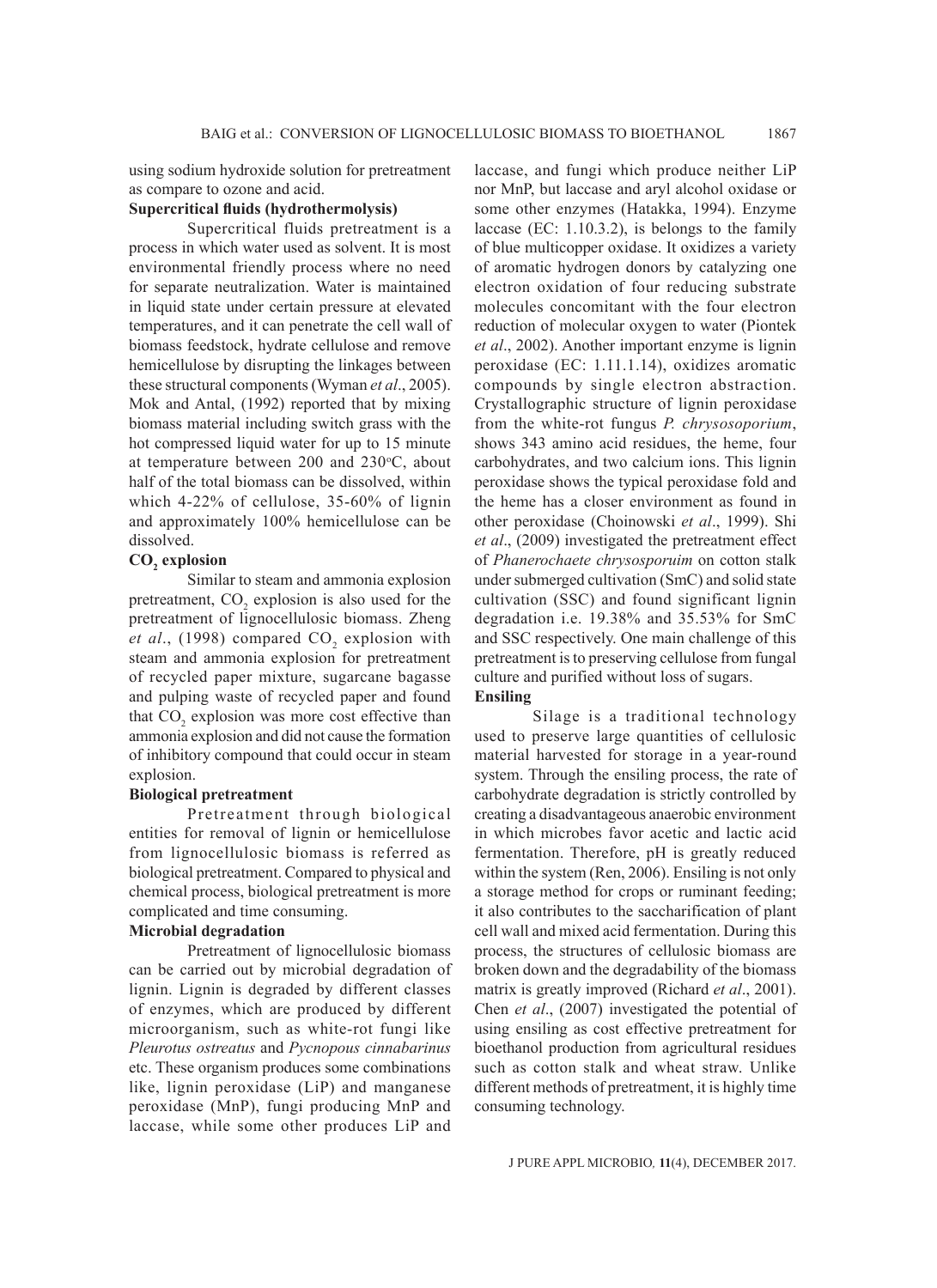#### **Molecular modification**

Molecular modification is referred as an alteration of intrinsic characteristic of cellulosic feedstock thus making the biomass matrix more digestible (Ragauskas *et al*., 2006). It is recent molecular technology among different traditional pretreatment. One intriguing research area is the modification of cinnamoyl-CoA reductase (CCR) gene which is responsible for lignin biosynthesis. Upon appropriate expression of the modified CCR gene, the interaction between lignin and holocelluloses is weakened and twice the amount of monomeric sugar yield can be obtained during hydrolysis compared with that of the natural feedstock (Boudet *et al*., 2003). Another type of modification defines as molecular farming, which has been tested for biofuel production. During this process, plants are capable of producing polysaccharide hydrolyase enzyme and depolymerizing cellulose "*in situ*" (Rishi *et al*., 2001).

### **Hydrolysis**

Hydrolysis is the method by which glycosidic bonds of lignocellulosic substrates are cleaved. It is used to facilitate the dissolution of chemical by reaction with water, and is especially effective on some organic compounds those are relatively resistant to solubilisation and degradation (Yang, 2008). The most commonly applied methods to hydrolyze the cellulosic biomass can be classified in two groups: acid and enzymatic hydrolysis.

### **Acid hydrolysis**

The solubility of cellulose in acid has been detected already in 1815. The first industrial process however was developed in 1942 and run in Italy (Roehr, 2000). The acid hydrolysis can be performed by high acid concentration at a low temperature or that of low concentration at a high temperature (Dehkhoda, 2008). Research reveals that under controlled condition, acid hydrolysis of lignocellulosic biomass mainly produced xylose from xylan with the cellulosic and lignin fractions remaining unaltered. Xylan is more susceptible to hydrolysis by mild acid treatment due to its amorphous structure compared to cellulose, which need sever treatment condition for its crystalline nature (Rahman *et al*., 2007). Since 5-carbon sugars degrade more rapidly than 6-carbon sugars, one way to decrease sugar degradation is to have a two-

stage process. The first stage is conducted under mild process conditions to recover the 5-carbon sugars while the second stage is conducted under harsher conditions to recover the 6-carbon sugars (Demirbas, 2008). There are two basic type of acid hydrolysis processes commonly used: dilute acid and concentrated acid.

### **Dilute acid hydrolysis**

Dilute acid hydrolysis is the oldest technology for converting cellulosic biomass to ethanol. In this process, the hemicellulose fraction is depolymerized at lower temperature than the cellulosic fraction (Chandel *et al*., 2007a). The dilute acid process involves a solution of about 1% sulfuric acid concentration in a continuous flow reactor at a high temperature (about 488K) (Graf and Koehler, 2000). Most dilute acid processes are limited to a sugar recovery efficiency of around 50%. The primary challenge for dilute acid hydrolysis processes is how to raise glucose yields higher than 70% in an economically viable industrial process while maintaining high cellulose hydrolysis rate and minimizing glucose decomposition (Xiang *et al*., 2004). Dilute acid hydrolysis occurs in two stages to take advantage of the differences between hemicellulose and cellulose. The first stage is performed at low temperature to maximize the yield from the hemicellulose; and the second, higher-temperature stage is optimized for hydrolysis of the cellulosic portion of the feedstock. The liquid hydrolysate are recovered from each stage, separated from solid material and lignin, neutralized (and detoxified) prior to fermentation (Farooqi and Sam, 2004). The big advantage of dilute acid hydrolysis process is its fast rate of reaction, which facilitates continuous processing. Disadvantage of this process is considered as low sugar yield (Badger, 2002). Romero *et al*., (2007), yielded 92% hemicellulose fractions from dilute acid hydrolysis (0.75N) of olive tree pruning.

### **Concentrated acid hydrolysis**

Concentrated acid process provides complete and rapid conversion of cellulose to glucose and hemicellulose to 5-carbon sugar with little degradation, but the critical factor is needed to make the process economically viable by optimizing sugar recovery and cost effectively recover the acid for recycling. The concentrated acid process uses  $70\%$  sulfuric acid at  $40\degree$ C to  $50\degree$ C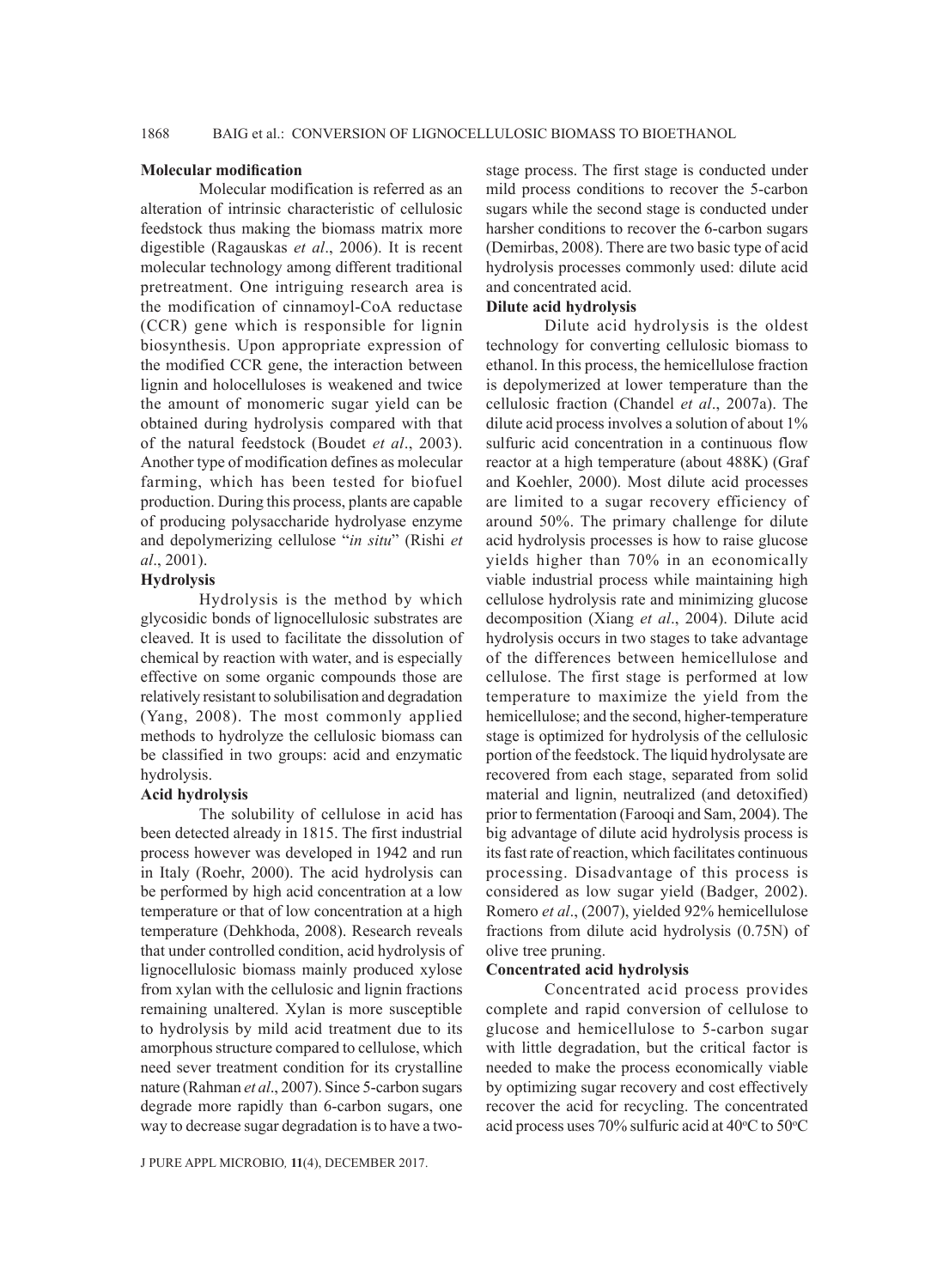for 2 to 4 hour in a reactor. The low temperature and pressure will lead to minimize the sugar degradation. The hydrolyzed material is then washed to recover the sugar. In the next step, the cellulose fraction has to be depolymerized. The solid residue from the first stage is de-watered and soaked in 30-40% sulfuric acid for 50 minute at 100°C for further cellulose hydrolysis. The primary advantage of the concentrated acid process is the potential for high sugar recovery efficiency, but this process offers more potential for cost reductions than the dilute sulfuric acid process (Demirbas, 2005; Chandel *et al*., 2007a; Demirbas, 2007). Iranmahboob *et al*., (2002) performed the concentrated acid hydrolysis of mixed wood chips and was found to be maximum sugar recovery (78- 82% of theoretical yields) achieved by using 26% sulfuric acid concentration for 2 hours of residence time. Liao *et al*., (2006) yielded glucose at a yield of 84% and hemicellulose at a yield of 80% from fibers of dairy manure by using  $75\%$   $H_2SO_4$  and upon results he reported that acid concentration was the most important factor to alter the sugar components (cellulose and hemicellulose) in dairy manure; while Yang, (2008) noticed that two other individual factors, residence time and temperature also had significant influence on compositional changes of lignocellulosic material.

### **By-products of acid hydrolysis**

Dilute-acid hydrolysis is a cheap and fast process to obtain sugar from lignocellulosic biomass; however, a significance drawback of dilute-acid hydrolysis is the generation of several by-products during the process. Some of them are toxic to fermenting microorganism (Palmqvist and Hahn-Hagerdal, 2000b). Inhibition by these compounds decreases yield and productivity as well as disturbing cell growth during fermentation. Cellulose, hemicellulose and lignin are broken down to mainly glucose, mannose or xylose, and phenolic compounds during acid hydrolysis, respectively. As soon as the monomers are produced, further decompositions occur during these process conditions yielding other unexpected compounds such as 5-hydroxymethyl furfural (HMF) from hexoses, and furfural from pentoses. HMF and furfural are also decomposed into mainly levulinic acid and formic acid. Moreover, aliphatic acids, mainly acetic acid are released from acetyl groups contained in hemicelluloses, while lignin is also decomposed and releases phenolic compounds (Purwadi, 2006).

# **Organic acid**

A large number of aliphatic acid are present in dilute-acid hydrolysates originated from wood extractives, lignin degradation and sugar degradation. Acetic acid is major acid constituent in hydrolysate and is mainly produced from degradation of the acetyl group in the polysaccharide, whereas levulinic acid and formic acid are the products of sugar degradation (Luo *et al*., 2002). The undissociated weak acid is liposoluble and can diffuse across the plasma membrane in to cytosol (intracellular fluid) and thus decreasing the cytosolic pH, which results as intracellular dissociation. Two mechanisms have been proposed to explain the inhibitory effect of weak acid: uncoupling and intracellular anion accumulation (Russell, 1992). In order to maintain intracellular pH, proton must be transported across the membrane by the action of plasma membrane ATPase which results in an increase of ATP consumption, and thereby causes lower biomass yield while in anaerobic condition, ATP generation is achieved by the ethanol production pathway resulting in higher ethanol yield at the expense of biomass formation. According to uncoupling theory, the critical extracellular concentration of undissociated acid exceeds the transport capacity of the plasma membrane ATPase, and intracellular acidification occurs. Anionic accumulation theory proposed that, the anionic form of the acid is captured in the cell and undissociated acid will diffuse into the cell until equilibrium is reached, which results in an intracellular acidification occur (Palmqvist and Hahn-Hagerdal, 2000b).

### **Phenolic compounds**

Phenolic compounds are mainly considered as product of lignin degradation formed after acid treatment. There are number of phenolic compounds recognized in lignocellulosic hydrolysate, including 3-methoxy-4-hydroxybenzaldehyde, 4-hydroxyacetophenone, vanillic acid and 4-hydroxybenzoic acid (Klinke *et al*., 2004). Phenolic compounds have been suggested to exert a considerable inhibitory effect in the fermentation of lignocellulosic hydrolysate; the low molecular weight phenolic compounds being most toxic, however, the mechanisms of the inhibiting effect have not been elucidated. It was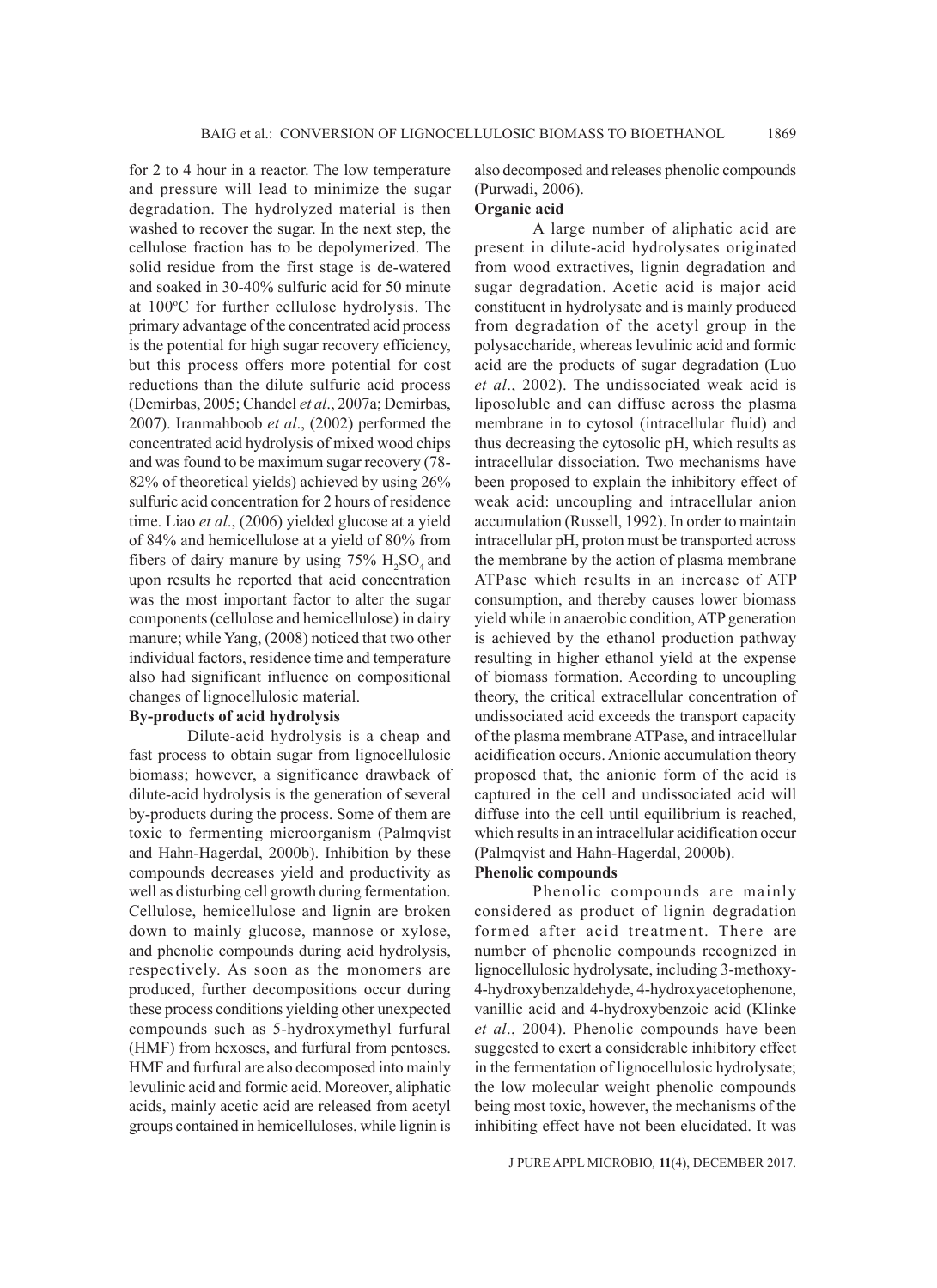proposed that, phenolic compounds partition into biological membranes and cause loss of integrity, thereby affecting their ability to serve as selective barriers and enzyme matrices (Heipieper *et al*., 1994; Palmqvist and Hahn-Hagerdal, 2000b).

# **Furans compound**

Furfural and 5-hydroxymethyl furfural (HMF) are the byproducts of pentoses and hexoses respectively. HMF, on continue heating, yield levulinic acid and formic acid. Furfural has been reported to be a strong inhibitor for *Saccharomyces cerevisiae*. The furfural concentration above 1 g/L was found to decrease significantly the  $CO<sub>2</sub>$  evolution rate, the cell multiplication and the total viable cell number in the early phase of fermentation. Furfural is also metabolized by *Saccharomyces cerevisiae* under aerobic, oxygen-limited and anaerobic conditions. During fermentation furfural reduction to furfuryl alcohol occurs with high yields. Furans effect on cellular growth by inhibiting the enzyme, alcohol dehydrogenase and cause lowering in membrane permeability resulting in longer lag phase in cell growth (Palmqvist *et al*., 1999; Taherzadeh *et al*., 1999; Palmqvist and Hahn-Hagerdal, 2000b).

#### **Detoxification**

The inhibitors release during hydrolysis can be removed by applying proper detoxification process. Detoxification methods are broadly divided in to three categories namely biological, physical and chemical detoxification method.

# **Biological detoxification**

Biological detoxification referrers as treatment of hydrolysate with enzymes peroxidase and laccase obtained from the lignolytic fungus *Trametes versicolor* (Jonsson *et al*., 1998). The filamentous soft-rot fungus *Trichoderma ressei* has also been reported to degrade inhibitors in a hemicellulose hydrolysate obtained after steam pretreatment of willow, resulting in around three times increased ethanol productivity and four times increased ethanol yield (Palmqvist *et al*., 1997). In contrast to the treatment with purified laccase, it was reported that treatment with *Trichoderma ressei* resulted in removal of acetic acid, furfural and benzoic acid derivative, which could not be seen with former (Palmqvist and Hahn-Hagerdal, 2000a).

### **Physical detoxification**

Physical detoxification carried out

either by evaporation or membrane separation. Evaporation under vacuum can eliminate volatile compounds such as acetic acid, furfural and vanillin from lignocellulosic hydrolysate. However, this method retains the concentration of non-volatile toxic compounds (extractive and lignin degradation) in the hydrolysate (Chandel *et al*., 2007b). A previous study shows that, significance reduction of inhibitors was observed during detoxification of hemicellulose hydrolysate of willow by rotoevaporator (Palmqvist and Hahn-Hagerdal, 2000a). Another method is membrane separation method where adsorptive micro porous membranes, having surface functional group attached to their internal pores, which may eliminate the cell wall derived inhibitors from the lignocellulose acid hydrolysate. During clarification of inhibitors, the feed is being pumped through the membrane pores that bind to the solute predominantly by convection (Chandel *et al*., 2007b). Successful studies have been done by using membrane extraction method for removal of inhibitors form sulfuric acid derived hemicellulose hydrolysate obtained from corn stover (Grzenia *et al.*, 2010).

#### **Chemical detoxification**

Chemical detoxification is most promising method among the three types and can be carried out by using different ways. The first important chemical method is alkali treatment; in this process pH is increased up to 9-10 with liming and readjustment to 5.5 with sulfuric acid, but the optimum concentration of lime varies and depends on type and concentration of acid in hydrolysate, while it was noticed that over liming has drastically affects the furans reduction while other inhibitors are comparatively less affected by it (Martinez *et al*., 2000). Van Zyl *et al*., (1988) reported that Ca  $(OH)$ <sub>2</sub> treatment gives better results for increasing fermentability than NaOH adjustment due to precipitation of toxic compounds. Over liming with a combination of high pH and temperature for a long time has been considered as a promising detoxification method for dilute sulfuric acidpretreatment hydrolysate of lignocellulosic biomass (Martinz *et al.*, 2001). Another method of chemical detoxification is activated charcoal treatment. It is cost effective and having good adsorptive nature without affecting level of sugar in hydrolysate (Canilha *et al*., 2008). Treatment with ion exchange resin is also an effective for lignin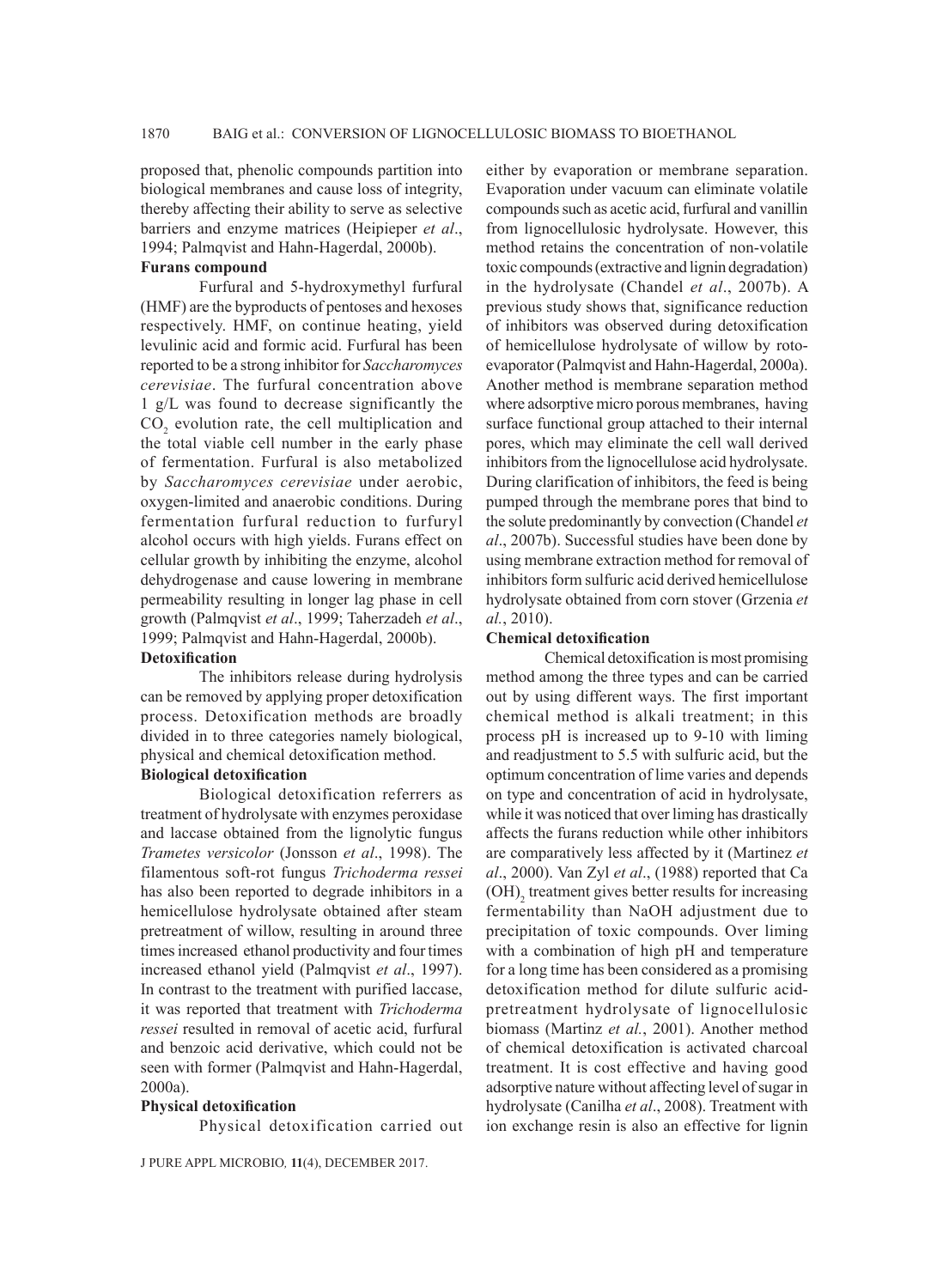

**Fig. 1.** Reaction Route of Cellulose to Glucose (Source: Carcieri *et al*., 2010).

| Microorganism                 | Glu    | Xyl    | Ara    | Man                      | Cel    | Temp.range( ${}^{\circ}$ C) | pHrange     |
|-------------------------------|--------|--------|--------|--------------------------|--------|-----------------------------|-------------|
| Filamentous fungi             |        |        |        |                          |        |                             |             |
| Fusarium oxysporum            | $^{+}$ | $+$    | $+$    | $+$                      | $+$    | 28-32                       | $5 - 6$     |
| Neurospora crassa             | $^{+}$ | $^{+}$ |        | $\overline{\phantom{0}}$ | $^{+}$ | 28-37                       | $5 - 6$     |
| Monilia sp.                   | $^{+}$ | $^{+}$ |        |                          |        | 26                          | 5           |
| Mucor sp.                     | $^{+}$ | $^{+}$ |        |                          |        | 30                          | 5.4         |
| Yeast                         |        |        |        |                          |        |                             |             |
| Saccharomyces cerevisiae      | $+$    |        |        | $+$                      |        | $30 - 35$                   | $3 - 7$     |
| Klyuvermyces marxians         | $^{+}$ | $^{+}$ | $+$    | $+$                      |        | $30 - 35$                   | $3 - 7$     |
| Pachysolen tannophilus        | $^{+}$ | $^{+}$ | $^{+}$ | $\overline{\phantom{0}}$ |        | 28-32                       | $2.5 - 7$   |
| Candida shehatae              | $^{+}$ | $^{+}$ | $^{+}$ | $+$                      |        | 28-32                       | $3 - 7$     |
| Pichia stiptis                | $^{+}$ | $+$    | $+$    | $+$                      |        | 28-32                       | $3 - 7$     |
| Mesophillic bacteria          |        |        |        |                          |        |                             |             |
| Bacillus polymyxa             | $^{+}$ | $^{+}$ | $^{+}$ | $+$                      |        | $35 - 37$                   | $5.5 - 8$   |
| Aerobacter hydrophila         | $+$    | $^{+}$ | $+$    | $+$                      |        | 35-37                       | $5.5 - 8$   |
| Klebsiella pneumonia          | $^{+}$ | $^{+}$ | $^{+}$ | $+$                      |        | $35 - 37$                   | $5-6$       |
| Clostridium acetobutylicum    | $+$    | $^{+}$ | $^{+}$ | $+$                      | $^{+}$ | 35-37                       | $4 - 8$     |
| Thermophilic bacteria         |        |        |        |                          |        |                             |             |
| Clostridium thermocellum      | $+$    | $^{+}$ | $+$    |                          | $^{+}$ | 65                          | $4 - 8$     |
| C. thermohydrosulfuricum      | $^{+}$ | $^{+}$ | $^{+}$ |                          |        | 65                          | $4.7 - 8$   |
| C. thermosaccharolyticum      | $^{+}$ | $^{+}$ | $^{+}$ | $+$                      |        | 60                          | $5 - 8$     |
| C. htermosulfurogenes         | $^{+}$ | $^{+}$ | $^{+}$ | $+$                      |        | 60                          | $4.5 - 7.5$ |
| Thermoanerobacter ethanolicus | $^{+}$ | $^{+}$ | $+$    | $^{+}$                   |        | 69                          | $4.4 - 9.5$ |

**Table 1.** Growth characteristics of natural pentose-fermenting microorganisms

Glu-glucose; Xyl-xylose; Ara-arabinose Man-mannosecel-cellulose

(Source: Abbi *et al*., 1996).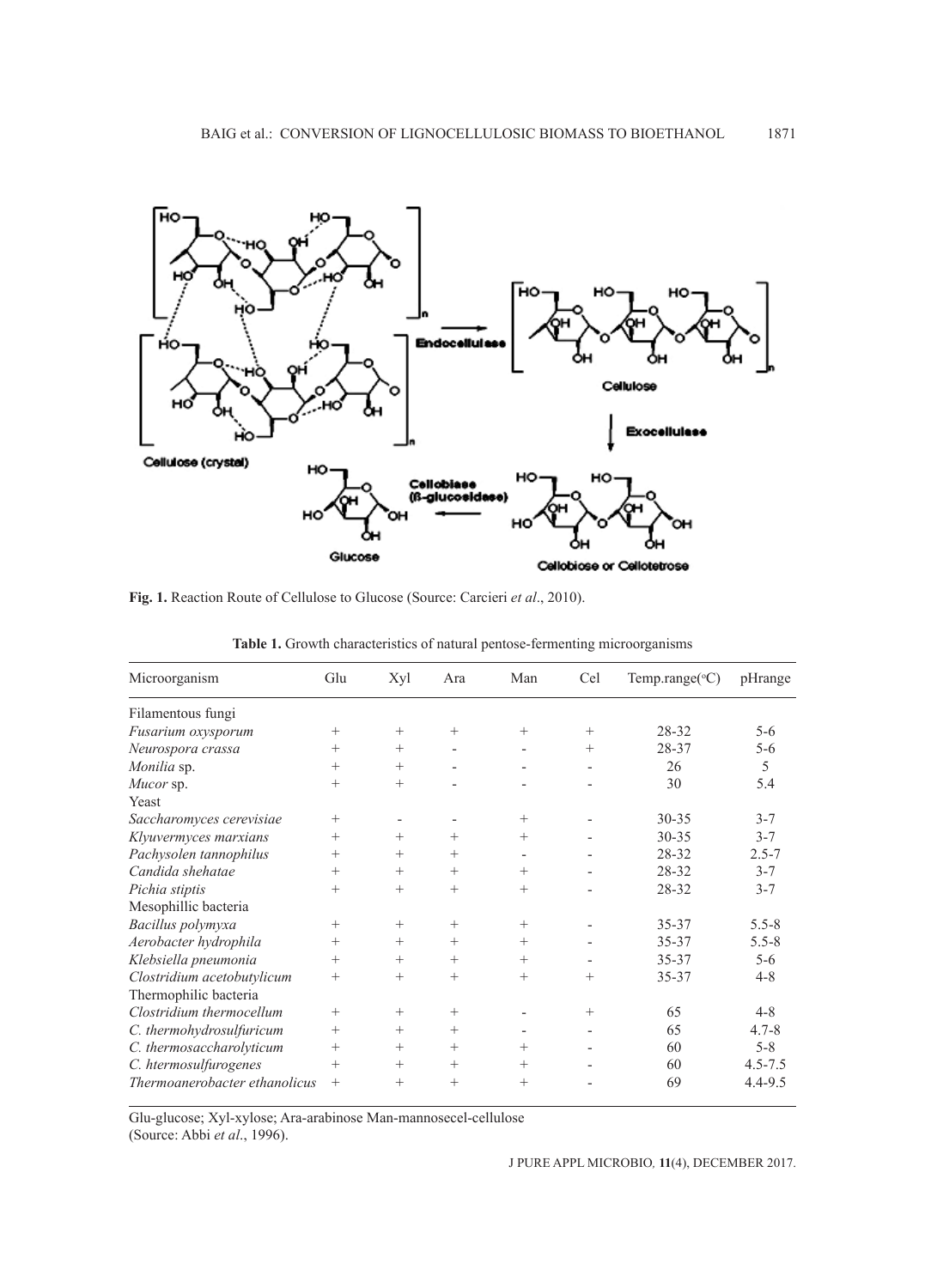

Reaction Route of xylose degradation (Source: Hector *et al*., 2011)

removal from hydrolysate. It has been reported that ion exchange resins diminish furans (63.4%) and total phenolics (75.8%) from sugarcane bagasse acid hydrolysate (Chandel *et al*., 2007b).

### **Enzyme hydrolysis**

Enzyme hydrolysis is another method of degrading pretreated cellulose to mono sugars with the help of complex of enzyme known as cellulases. Bacteria and fungi both are able to yield cellulases suitable for digestion of the plant cell wall polysaccharides, although some of these microorganisms vary significantly in characteristics. *Cellulomonas fimi* and *Thermomonospora fusca* are the most extensive studied bacteria; while *Trichoderma* and *Aspergillus* are two fungal genera that are of great interest to researchers (de Vries and Visser, 2001). During enzymatic hydrolysis of lignocellulosic biomass, cellulases components, including ²-glucosidase and endoglucanase have more binding affinity towards lignin than to the carbohydrates, resulting in lower efficiency of saccharification. Hence, to achieve maximum hydrolysis of cellulosic biomass, which is prerequisite for ethanol fermentation, an appropriate delignification treatment of biomass is required (Kaya *et al*., 2000; Gupta *et al*., 2009).

# **Biochemistry of cellulases**

In the middle of the twentieth century began the discussion about the complexity of the natural cellulolytic enzymes and their different abilities to degrade cellulose. It was speculated that there are three types of enzyme activities involved in hydrolyzing cellulose: C1, which would convert crystalline cellulose to amorphous, Cx, which would hydrolyze amorphous cellulose to cellobiose, and ²-glucosidase, which would hydrolyze the soluble cellobiose to glucose. In

the following years, a number of groups began to identify and characterize the specific enzymes present in these components. The current opinion about cellulases diversity and action still agrees with the synergistic and coordinated attack of cellulose for a complex of enzymes, facilitating the degradation of the polymer. These enzymes are described in terms of three major classes of cellulases. The endoglucanases (EC 3.2.1.4, EG) act randomly on soluble and insoluble cellulose chain. The exoglucanases, which include cellobiohydrolases (EC 3.2.1.91, CBHs), acts processively to preferentially liberate cellobiose (and glucose in some cases) from the reducing and non-reducing ends of the cellulose chain. The ²-glucosidase (EC 3.2.1.21) liberates D-glucose from cellobiose and exoglucosidases. Among the studied microorganism, fungi are most active against natural polymers, being capable of producing different amounts of each type of cellulases, which act synergistically (Himmel *et al*., 1999; Tolan and Foody, 1999; Lynd *et al*., 2002; Picart *et al*., 2007; Sohail *et al*., 2009). Almost all commercial cellulases obtained by submerged fermentation are produced by the fungi *Trichoderma*, *Humicola*, *Aspergillus* and *Penicillium*, while proteins from *Trichoderma* and *Aspergillus* involved in the transcriptional regulation of the genes encoding cellulases and hemicellulases have already been identified. The inducer molecules produces during degradation of the lignocellulosic material regulate positively the expression of these enzymes, e.g., cellobiose, D-xylose and L-arabinose. In general, cellulases are inhibited by its end products, cellobiose and glucose. Its action is also inhibited or inactivated by several classes of compounds, including strong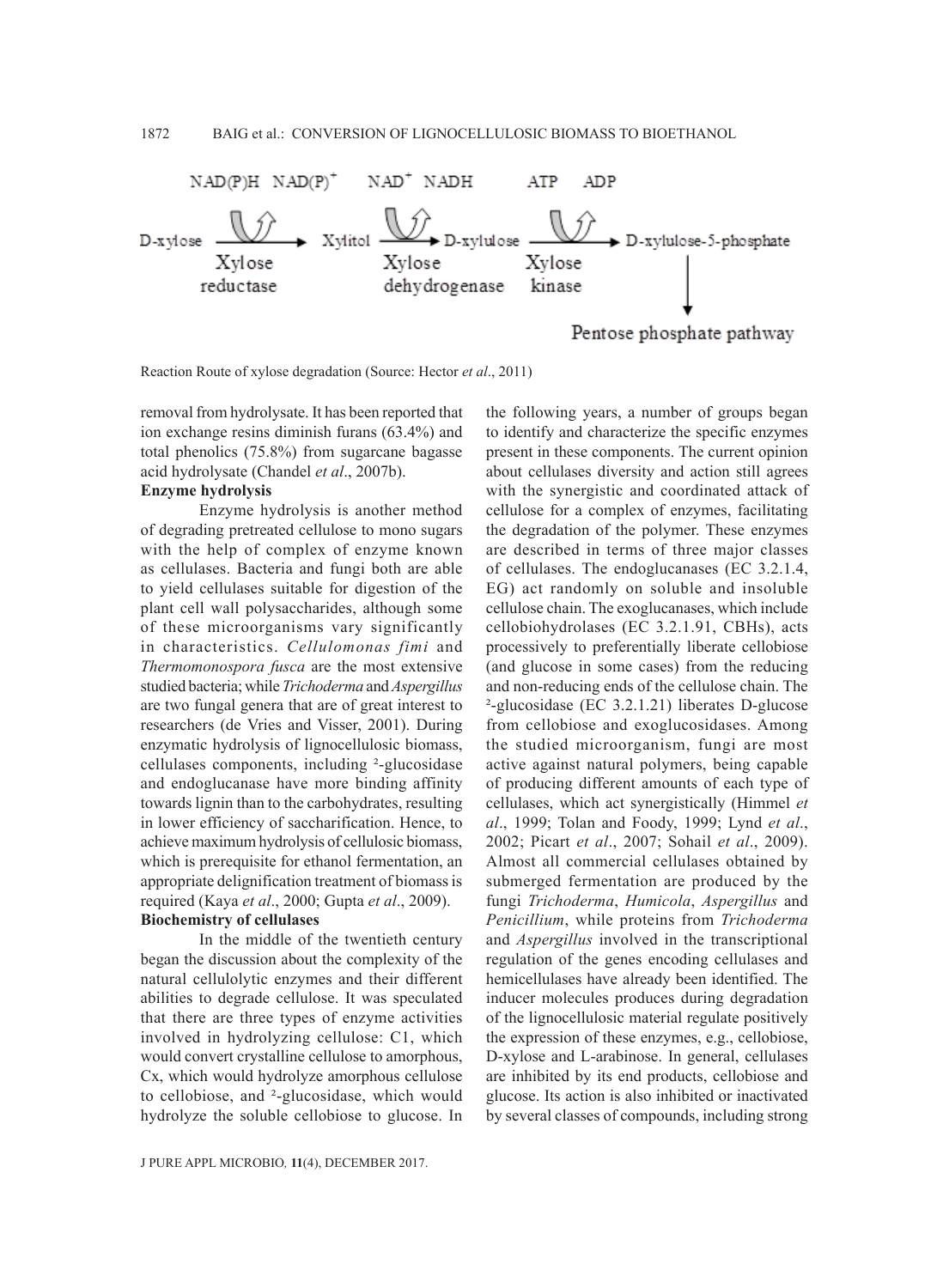oxidants or reducing agents, metal ions, salts, solvents, and surfactants (de Vries and Visser, 2001; Mach and Zeilinger, 2003; de Vries, 2003).

# **Cellobiose dehydrogenase**

Cellobiose dehydrogenase (CDH) is produced extracellularly by number of wood and cellulose degrading fungi when grown on cellulose. It oxidizes the reducing end of cellobiose and cellooligosacchrides to their corresponding 1, 5-lactones, which are subsequently hydrolyzed to carboxylic acid in aqueous environment. CDH oxidizes very few other sugar, the most efficient substrates being <sup>2</sup>-1, 4-linked disaccharides with a ²-glucose moiety at the reducing end. Complete function of CDH is not fully understood. It is not an essential component of the lignocellulosicdegrading enzyme complex but can enhance both cellulose and lignin degradation (Baminger *et al*., 2001).

Types of fermentation based on enzymatic hydrolysis of biomass

Enzymatic hydrolysate can be fermented by two ways known as Separate hydrolysis and fermentation (SHF) and Simultaneous saccharification and fermentation (SSF).

# **Separate hydrolysis and fermentation (SHF)**

Enzymatic hydrolysis performed separately from fermentation step is known as separate hydrolysis and fermentation (SHF). The main advantage of SHF is the ability to carry out each step under optimal condition, since hydrolysis and fermentation have different temperature optima. Another benefit of this process is recycling of yeast cells since sugar solution can be filtered prior to fermentation. A problem, however, is that the sugar decreases the efficiency of the enzyme due to product inhibition (Chandel *et al*., 2007a). **Simultaneous saccharification and fermentation (SSF)**

The enzymatic hydrolysis and fermentation can also be performed in a combined step-the so-called simultaneous saccharification and fermentation (SSF). It gives higher bioethanol yields and requires lower amount of enzyme because end-product inhibition from cellobiose and glucose formed during enzymatic hydrolysis is relieved by the yeast fermentation (Balat *et al*., 2008). In SSF, the glucose produced is immediately converted to ethanol and therefore in this process sugar inhibition is avoided, since the fermenting

organisms are mixed with the enzyme and the slurry. Disadvantages associated with SSF are mixing/cooling problem; the optimal temperature for fermentation is approximately  $30^{\circ}$ C, while for hydrolysis is about  $50^{\circ}$ C, thus SSF must be operated at intermediate temperature while another drawback is that the fermenting organisms cannot be recycled (Dehkhoda, 2008).

### **Direct microbial conversion (DMC)**

Direct Microbial Conversion is a process of converting cellulosic biomass to ethanol. In this process both ethanol and all required enzyme are produced by a single microorganisms. However, DMC is not considered as leading process alternative because there are no robust organisms available that can produce cellulases or other cell wall degrading enzymes in conjunction with ethanol with high yield. Singh and Kumar, (1991) noticed that several strain of *Fusarium oxysporum* have potential to converting cellulose to ethanol only in one step process. The main disadvantage of *F. oxysporum* is its slow conversion rate of sugars to ethanol as compared to yeast (Chandel *et al*., 2007a).

#### **Fermentation**

Ethanol fermentation begins with the completion of glycolysis, which is also termed as EMP (Embden-Meyerhoff-Parnas) pathway (Dien *et al*., 2003). Glycolysis (EMP Pathway) is composed of three stages, namely activation of glucose, hexose splitting and energy extraction; the overall reaction formula for the EMP is summarized in following equation (Yang, 2008). **Equation:**

 $Glucose + 2ATP + 4ADP + 2 Pi + 2NAD<sup>+</sup>$ Pyruvate  $+4ATP + 2ADP + 2NADH + H^+$ 

In most microorganisms, end product is lactic acid under anaerobic conditions, but in case of ethanologen microorganisms, pyruvate is first converted to acetaldehyde by reducing a molecule of  $CO<sub>2</sub>$  out of pyruvate, and then acetaldehyde is reduced to ethanol along the redox reaction between NADH and NAD<sup>+</sup>. This metabolic pathway is less efficient, than the tri carboxylic acid cycle (TCA cycle), but can be performed in the absence of oxygen. However, ethanologen microbes can form ethanol in the presence of oxygen, when the glucose concentration is higher than the maximum, that can be consumed by TCA cycle (Kreb's cycle), which is so called Crabtree effect. This is the basis of very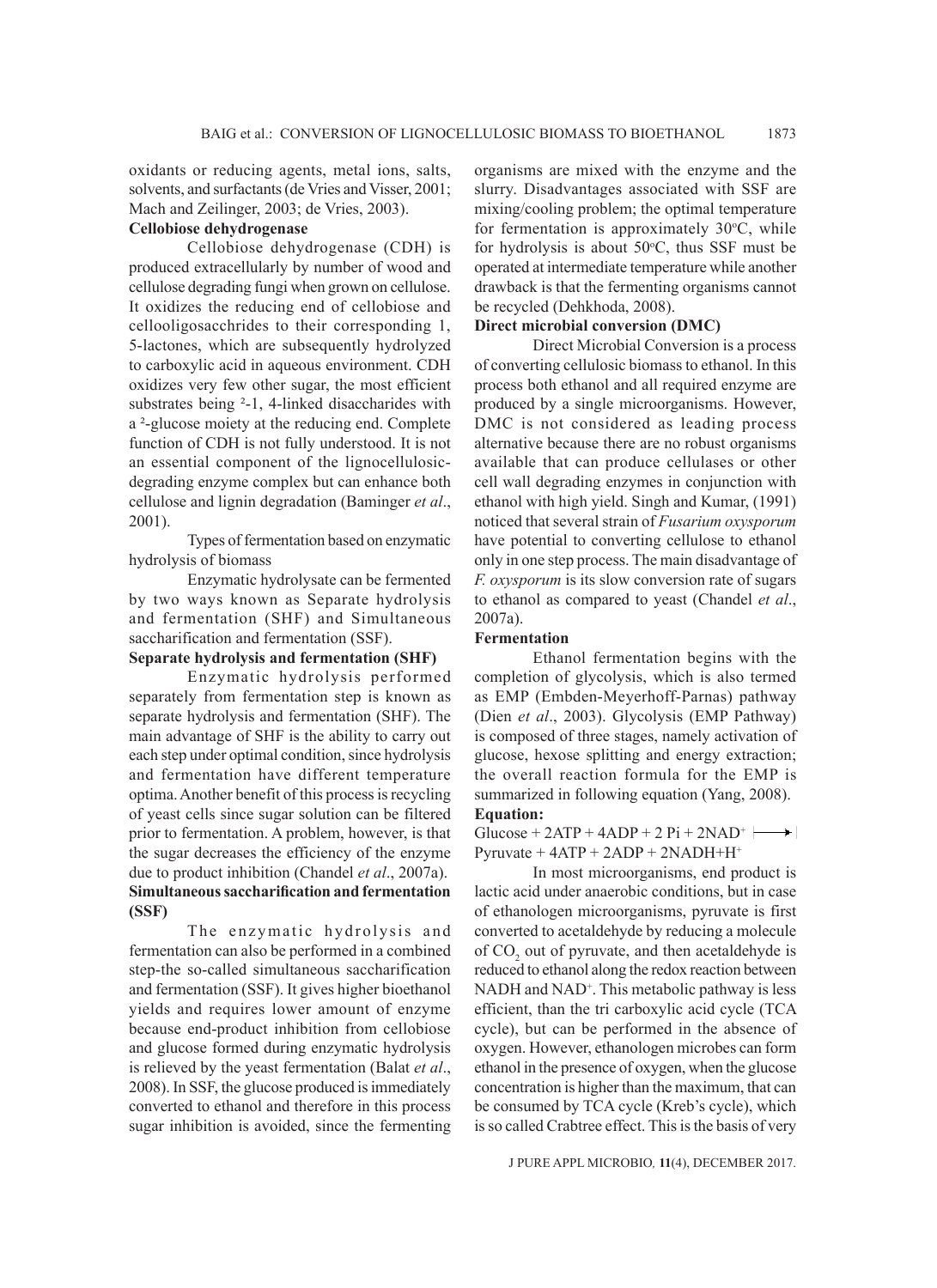high gravity ethanol fermentation, when ethanol is produced under aerobic conditions (Bvochora *et al*., 2000).

According to overall reaction of the fermentation, the theoretical maximum yield is 0.51kg bioethanol and 0.49kg carbon dioxide per kg of xylose and glucose (Hamelinck *et al*., 2005). Equation:

 $3C_5H_{10}O_5$  $H_{10}O_5 \longrightarrow 5C_2H_5OH + 5CO_2$ 

$$
C_6H_{12}O_6 \longrightarrow 2C_2H_5OH + 2CO_2
$$

# **Fermentation techniques**

Ethanol fermentation can be performed as a batch, fed batch or continuous process. The choice of most suitable processes will depend upon the kinetic property of microorganisms and type of lignocellulosic hydrolysate in addition to process economic aspects (Chandel *et al*., 2007a).

### **Batch fermentation**

Batch fermentation is a process where substrate and separately grown cells (inoculum) are charged into the bioreactor with nutrient and enzymes required. In batch fermentation, the microorganisms works in high substrate concentration initially and a high product concentration finally (Olsson and Hahn-Hagerdal, 1996). The batch process is a multi-vessel process; allow flexible operation and easy control over the process while characterized by low productivity with an intensive labor (Sharma, 1988).

# **Fed-batch fermentation**

In fed batch fermentation, microorganism works at low substrate concentration with an increasing ethanol concentration during the course of fermentation process. It is regarded as combination of batch and continuous operation and found to be a very popular type of process in ethanol industry. Fed batch cultures often provide better yield and productivities than batch cultures for the production of different microbial metabolites. In this operation feed solution which contains substrate, yeast culture, important minerals and vitamins are fed at constant intervals while effluent is removed discontinuously. The startup of fed-batch operation is similar to batch process. Subsequently substrate fed into the bioreactor in a specified manner, after the growth limiting substrate (generally carbon source) which is given at the beginning of the process has consumed. The concentration of substrate must be kept constant in the reactor which the feeding is made, in this way

J PURE APPL MICROBIO*,* **11**(4), DECEMBER 2017.

the substrate inhibition can be kept at a minimum level in fed-batch process by adding substrate at the same rate at which it is consumed. Substrate concentration can be measured and feed controlled accordingly, so the level can be kept low. The substrate consumption rate can be calculated from measured factor such as carbon dioxide (Roehr, 2000).

#### **Continuous fermentation**

In a continuous process, nutrients are continuously supplied to the bioreactor and product stream is continuously withdrawn at the same rate as the supply, resulting in constant volume. In principle, continuous cultivation is efficient in terms of productivity per volume unit, but they are also sensitive to infections (Dehkhoda, 2008). This type of fermentation can be performed in different kind of bioreactors- stirred tank reactors (single or series) or plug flow reactors. Since cells are continuously being washed out of the bioreactor, there must be a cell growth that corresponds to the dilution rate, otherwise washout occurs. This problem can be circumvented by the use of cell retention (recirculation or immobilization), but there must be at least some production of new cells, otherwise the culture will age and lose its fermentative capacity (Brandberg, 2005).

### **Microorganisms**

Microorganisms play a significant role in production of ethanol form renewable resources and thus, selection of suitable strain is essential for the individual process. An idial organism has capability of consuming both pentoses and hexose sugars, high tolerance against substrate; ethanol as well as inhibiting compound, high ethanol yield and minimum nutrient requirement is the essential features of an ideal microorganism (Van Zyl *et al*., 2007). Although no microorganism has been found yet to meet all these requirements, development of a desirable strain is the focus of many studies. Thus far wide varieties of microorganisms including yeast, bacteria and fungi have been exploited offering different advantages and disadvantages by early researchers (Olsson and Hahn-Hagerdal, 1993).

#### **Yeast (***Saccharomyces cerevisiae***)**

*Saccharomyces cerevisiae* is one of more than 1000 validated yeast species belonging to the fungi kingdom. It is unicellular eukaryotic organism, specialized in growing on sugars and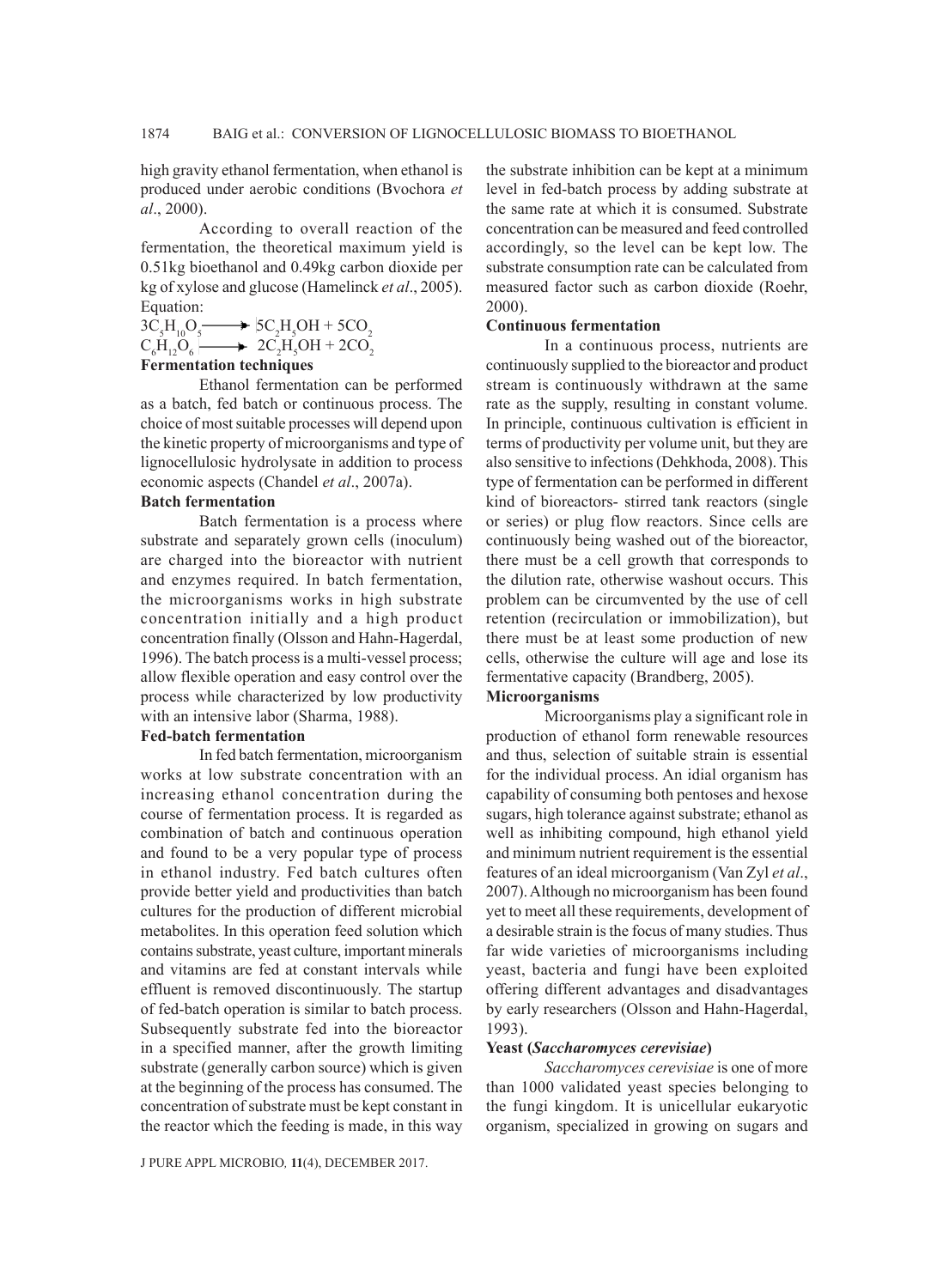can be isolated from fruits, plants and soil also (Rose and Harisson, 1993). It can tolerate ethanol concentration as high as 20% of fermentation medium (Lin and Tanaka, 2006). Yeast cell are facultative anaerobe, round to oval with diameter about 5-10 µm, most yeast are reproduced by budding, maximum number of buds are found on growing cells is around 25, and doubling time of the cells can be around 90 minutes in as favorable growth environment. Its robustness makes it a suitable organism for fermentation of lignocellulosic hydrolysate. The main disadvantage of yeast in ethanol production process is lacking of mechanisms to take up pentose sugars as substrate, still it is the prime organisms for ethanol production (Balat *et al*., 2008).

## **Life cycle of** *Saccharomyces cerevisiae*

*Saccharomyces cerevisiae* is a unicellular eukaryote which can reproduced both sexually (meiosis) and asexually by budding (mitosis). Yeast has two mating type, called "**a**" and "**±**". When grown on rich medium, two haploid cells with opposite mating types merge to form a diploid cell. Meiosis and spore formation can therefore be induced by alternation of the culture condition. Haploid cells are capable of mating with other haploid cells of the opposite mating type (an "**a**" cell can only mate with a "**±**" cell, and vice versa) to produce a stable diploid cell. Diploid cells, usually upon facing stressful conditions such as nutrient depletion, can undergo meiosis to produce four haploid spores: two "**a**" spores and two "**±**" spores. The whole process takes around 24 hours to complete (Houston *et al*., 2004; Dehkhoda, 2008).

The cell division of yeast occurs by budding in which a daughter cell is initiated as an outgrowth from the mother cell, followed by nuclear division, cell-wall formation, and finally cell separation. Yeast cell grows in three main phases- lag phase, the exponential growth phase and the stationary phase (Asaduzzaman, 2007). Immediate after inoculation, the cells are entering in a brief lag phase where they are biochemically active but not dividing. The lag phase refers as initial growth phase, when number of cells remains relatively constant prior to rapid growth phase, also referred as adaptation time. Oxygen is rapidly absorbed during the lag phase. The yeast needs this oxygen to grow in order to produce important cell wall constituent. This phase is very important in building new healthy cell that will be able to complete fermentation. During this phase the individual cells are actively metabolizing, in preparation for cell division. The cells usually activate the metabolic pathways to make enough of the essential nutrients to begin active growth. The lag phase can be shortened by using a large inoculums or an inoculum's culture that is already growing exponentially under similar condition.

As the yeast comes out of the lag phase, it starts to consume the sugars in solution,  $CO<sub>2</sub>$ is produced, cell count will increase rapidly and ethanol will start to produce. The exponential phase occurs because yeast rapidly consumes sugar. Glucose is used first, then fructose and sucrose. Once the cell starts actively metabolizing, they begin DNA replication and shortly after, the cells divide. This is the period in which the cell growth most rapidly. The time it takes the culture to double is called generation time. This exponential phase depends on several factors: the organism itself, the growth medium and the temperature, are all important factors in determining the generation time. It is the time period during which the specific growth  $(\mu)$  is constant and it is at a maximum  $(\mu$  max) for given strain and the environmental conditions and then a zero growth period which is called stationary phase. At this point yeast growth slows down and finally become to zero which is called zero growth period (Tuite and Oliver, 1991). **Effect of oxygen**

*Saccharomyces cerevisiae* cannot stay a live more than 4 or 5 generation without oxygen, unless the ergestrol and twin (as fatty acid sources) be added to the medium. Complete oxidation of the sugar to carbon dioxide and water will give optimum cell production. Under conditions of high dissolved oxygen concentrations, fermentation of the sugars to ethanol are inhibited, this effect calls Pasture Effect. Respiration release more energy than fermentation and therefor is the preferred process. The Pasteur Effect is defined as an 'inhibition of the activity' of the fermentation pathway by respiration; moreover, the Pasteur Effect is an inhibition of the fermentation pathway by an end product of aerobic glucose utilization. Many *Saccharomyces* species are sensitive to glucose and their respiration is repressed in the presence of a concentration of glucose greater than 1.0g/L under such condition biomass yield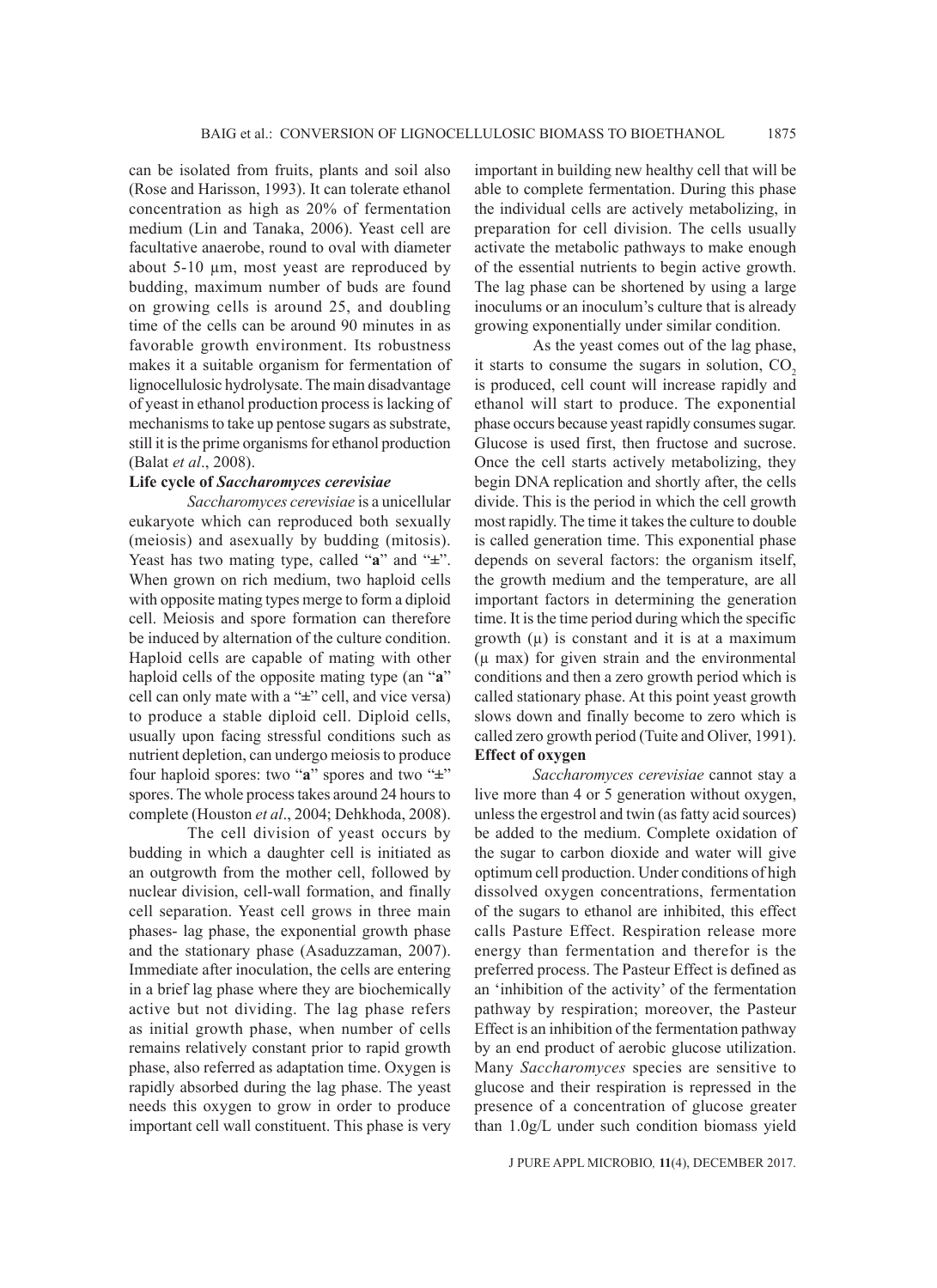decreases and ethanol will be produced. This is known as a Crabtree effect or counter-pasture effect. The named given after the English biochemist Herbert Grace Crabtree, the Crabtree effect describes the phenomenon whereby the yeast, produces ethanol aerobically in the presence of high external glucose concentrations rather than producing biomass via the TCA cycle, the usual process occurring aerobically in most yeasts e.g. *Kluyveromyces spp*. Increasing concentrations of glucose accelerates glycolysis, which results in the production of appreciable amounts of ATP through substrate-level phosphorylation. This reduces the need of oxidative phosphorylation done by the TCA cycle via the electron transport chain and therefore decreases oxygen consumption. In a study of the Crabtree effect in various yeast strains, growing on a medium containing 30g/L glucose, seven of eight *Saccharomyces* species tested gave a positive Crabtree effect (Tuite and Oliver, 1991; Thomson *et al*., 2005).

### **Pentose fermenting microorganisms**

The ability to ferment pentoses is not widespread among microorganism and most promising yeast identified so far, are Pichia *stipites*, *Pachysolen tannophilus*, *Candida shehatae* able to ferment xylose naturally but these organisms are sensitive to ethanol and inhibitors, and require careful monitoring as compare to *S. cerevisiae* (Hahn-Hagerdal *et al*., 2007). While there are several filamentous fungi belonging to genera *Fusarium*, *Rhizopus* and *Mucor* are capable of assimilating hexoses and pentoses. Especially *M. heimalis and M. indicus* have been shown to be good ethanol produces with drawback of increasing viscosity by attaching to the growth medium (Millati *et al*., 2005).

There are three main bacterial microorganisms discovered to ferment sugar into ethanol are *Escherichia coli*, *Klebsiella oxytoca*, and *Zymomonas mobilis*. The former two are able to ferment a variety of sugars to ethanol while the later gives high yields of ethanol but is specific to glucose and fructose sugars. *Zymomonas mobilis* is naturally able to produce ethanol with a high productivity but it has narrow substrate range and cannot consume mannose, galactose or xylose and also sensitive to inhibitors. There is another bacterium, *Escherichia coli* that has a broad substrate range and is able to convert glucose, mannose, galactose, xylose and arabinose to ethanol, but ethanol yield is much more lesser than *S. cerevisiae* because of inhibitor and product sensitivity as well as different other product formation. Research have been done on producing maximum ethanol by using hexoses and pentoses from genetically engineered *E. coli*, *K. oxytoca* and *Z. mobilis* (Dien *et al*., 2003).

### **Biochemistry of xylose fermentation**

Bacteria can directly convert xylose to xylulose with xylose isomerase. However, yeast that are capable of consuming pentose, first reduce xylose to xylitol with NADPH-dependent xylose reductase (aldose reductase EC 1.1.1.21), and subsequently oxidized to xylulose with NAD<sup>+</sup> -dependent xylitol dehydrogenase (D-xylose reductase, EC 1.1.1.9) to form D-xylose-5 phosphate. Ribolosephosphate-3-epimerase (5.1.3.1), transaldolase (2.2.1.2) and transketolase (2.2.1.1) sequentially convert alpha-xylose-5 phosphate into glyceraldehyde-3-phosphate and fructose-6-phosphate by non-oxidative rearrangement leading to ethanol formation by EMP pathway. Alternatively, phosphoketolase (4.1.2.9) can split D-xylose-5-phosphaste into glyceraldehyde-3-phosphate and acetylphosphate. Phosphoketolase is known to be important in lipidproducing yeast, especially when they are grown on D-xylose. In some D-xylose fermenting yeast, an oxidative pentose phosphate mechanism is present to metabolize D-xylose (Dien *et al*., 2003). However, wild-type strains of *Saccharomyces cerevisiae* are unable to ferment D-xylose directly and can only act on xylulose to produce ethanol when exogenous xylose isomerase is introduced to the D-xylose containing system (Du Preez, 1994). *Saccharomyces cerevisiae* are genetically modified for the purpose to ferment both pentoses and hexoses by incorporating xylose reductase and xylitol dehydrogenase sequences but consequent gene expression was not satisfactory and moreover, certain amount of xylitol is also produced along with the yield of ethanol, because of existence of redox cofactor imbalance- NADPH and NAD<sup>+</sup>, which are linked with xylose reductase and xylitol dehydrogenase, respectively (Freer *et al*., 1997, Jeffries and Jin, 2004).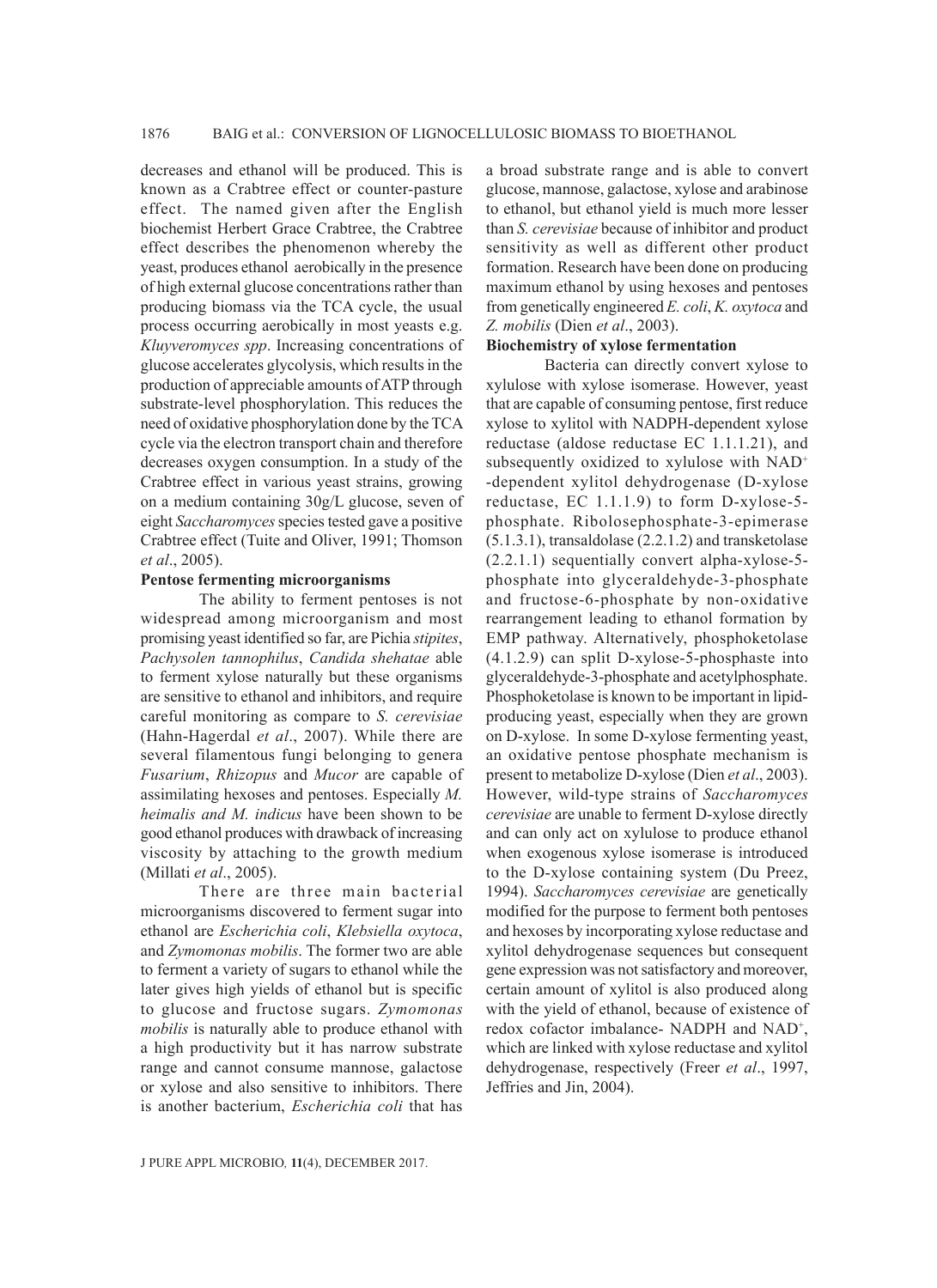### **CONCLUSION**

Bioethanol is currently made by large scale fermentation of sugars that are extracted from energy crops. Production of ethanol from biomass seems to be an interesting alternative to traditional fossil fuel but the comprehensive process development and optimization of lignocellulosic biomass is still required to make the process economically and environmentally viable. The choice of the best technology for lignocellulose to bioethanol conversion should be decided on the basis of overall economic, environmental and energy potentials. The focus of this review is on current status on the available ethanol production technologies in terms of pretreatment hydrolysis and fermentation. Acid treatment gives a possibility to carry out rapid cellulose conversion at batch level, but it still leave some problems and questions unresolved which needs sincere efforts, including acid recovery and increase in sugar concentration after hydrolysis, minimization of sugar loss and precipitate production after detoxification. Isolation of potential laccase and cellulases producers and there scale up for biological delignification and efficient enzyme hydrolysis should be considered as best alternative at commercial scale. Ethanol is currently made by large scale fermentation using yeast, but application of various co-culture combinations and their optimization study for scale up of ethanol production process is necessary. Lastly, ethanol may not be the only ultimate product from any lignocellulosic biomass. It opens opportunities to alter the ultimate product such as biogas, biodegradable plastics, enzymes etc.

#### **REFERENCES**

- 1. Abbi, M., Kuhad, R.C., and Singh, A., Bioconversion of pentose sugar to ethanol by free and immobilized cells of *Candida shehatae*  NCL-3501: fermentation behavior. *Process Biochem*., 1996; **31**: 555-560.
- 2. Agbogbo, F., and Wenger, K., Effect of pretreatment chemicals on xylose fermentation by *Pichia stipites*. *Biotechnol Lett*., 2006; **28**: 2065-2069.
- 3. Alizadeh, H., Teymouri, F., Gilbert, T. I., and Dale, B.E., Pretreatment of switch grass by Ammonia Fiber Explosion (AFEX). *Appl Biochem Biotechnol*, 2005; 121-124: 1133-1142.
- 4. Asaduzzaman, MD., Standardization of yeast

growth curves from several curves with different initial size. *Master's Thesis*. Department of mathematical sciences, Chalmers University of technology and Goteborg University SE, Goteborg, Sweden 2007.

- 5. Badger, P.C., Ethanol from cellulose: a general review. In: Janick J, Whipkey A, editors. Trends in new crops and new uses. Alexandria, VA: ASHS Press, 2002; 17-21.
- 6. Balat, M., Balat, H., and Oz, C., Progress in bioethanol processing. *Prog Energ Combust*., 2008; **34**: 551-573.
- 7. Baminger, U., Subramaniam, S. S., Renganathan, V., and Haltrich, D., Characterization of cellobiose dehydrogenase from the plant pathogen *Sclerotium (Athelia) rolfsii. Appl Environ Microbiol*. 2001; **67**(4): 1766–1774.
- 8. Bertilsson, M., Simultaneous saccharification and fermentation of sprucc-a comparison of pretreatment condition and different enzyme preparations. *Master Thesis*. Department of Chemical Engineering, Lund University, Sweden 2007.
- 9. Binod, P., Sindhu, R., Singhania, R.R., Vikram, S., Devi, L., Nagalaxmi, S., Kurien, N., Sukumaran, R.K., and Pandey, A., Bioethanol production from rice straw: an overview. *Bioresour Technol*., 2010; **101**: 4767-4774.
- 10. Boudet, A.M., Kajita, S., Grima-Pettenati, J., and Goffner, D., Lignin and lignocellulosic: a better control of synthesis for new and improved uses. *Trends Plant Sci*. 2003; **8**(12): 576-581.
- 11. Brandberg, T., Fermentation of undetoxified dilute acid lignocelluloses hydrolyzates for fuel ethanol production. *PhD Thesis*. Chalmers University of technology 2005.
- 12. Bridgeman, T.G., Darvell, J.J., Jones, J.M., Williams, P.T., Fahmi, R., Bridgwater, A.V., Barraclough, T., Shield, I., Yates, N., Thain, S.C., and Donnison, I.S., Influence of particle size on the analytical and chemical properties of two energy crops. *Fuel*., 2007; **86**(1-2): 60-72.
- 13. Bvochora, J.M., Read, J.S., and Zvauya, R., Application of very high gravity technology to the co-fermentation of sweet stem sorghum juice and sorghum grain. *Ind Crop Prod*., 2000; **11**: 11-17.
- 14. Canilha, L., Carvalho, W., Felipe, M.G.A., and Silva, J.B.A., Xylitol production from wheat straw hemicellulose hydrolyzate: hydrolyzate detoxification and carbonsource used for inoculum preparation. *Brazillian J Microbiol*., 2008; **39**: 333-336.
- 15. Carcieri, S., Clardy, E., and Zahid, N.S., Analyzing the ability of modified yeast to ferment xylose to ethanol. *Project report*,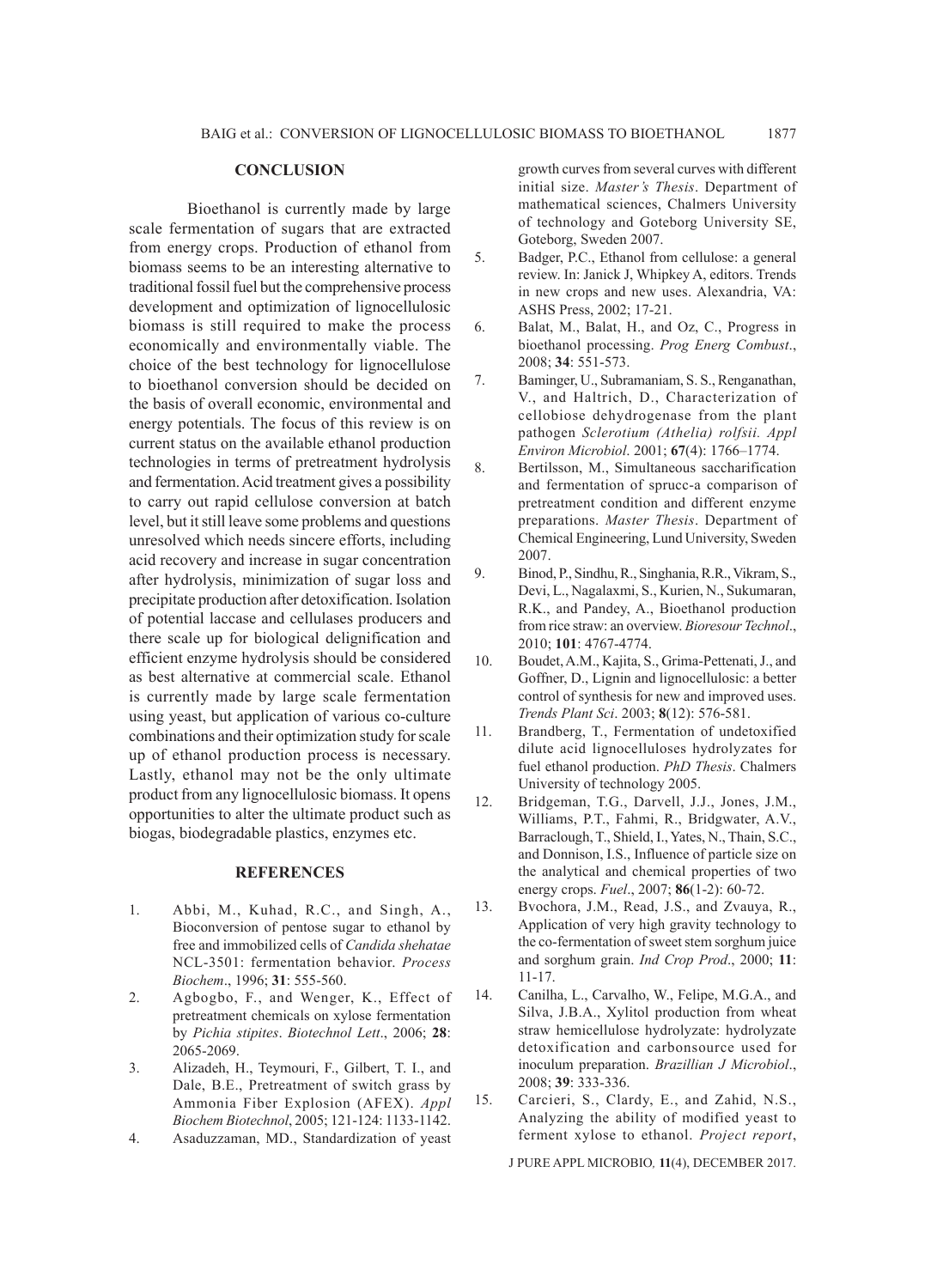Worcester Polytechnic Institute (WPI), 2010; April, 27.

- 16. Chandel, A.K., Chen, E.C., Rudravaram, R., Narasu, M.L., Rao, L.V., and Ravindra, P., Economics and environmental impact of bioethanol production technologies: an appraisal. *Biotechnol Mol Biol Rev*. 2007a; **2**: 14-32.
- 17. Chandel, A.K., Kapoor, R.K., Singh, A., and Kuhad, R.C., Detoxification of sugarcane bagasse hydrolyzate improves ethanol production by *Candida shehatae* NCIM 3501. *Bioresour Technol*. 2007b; **98**: 1947-1950.
- 18. Chang, V.S., Nagwani, M., and Holtzapple, M.T., Lime pretreatment of crop residues bagasse and wheat straw. *Appl Biochem Biotechnol*. 1998; **74**(3): 135-159.
- 19. Chen, Y., Sharma-Shivappa, R.R., and Chen, C., Ensiling agricultural residues for bioethanol production. *Appl Biochem Biotechnol*. 2007; **143**(1): 80-92.
- 20. Choinowski, T., Blodig, W., Winterhalter, K.H., and Piontek, K., The crystal structure of lignin peroxidase at 1.70 angstrom resolution reveals hydroxy group on the C-beta of tryptophan 171: a novel radical site formed during the redox cycle. *J Mol Biol*. 1999; **286**: 809-827.
- 21. Dale, B.E., Henk, L.L., and Shiang, M., Fermentation of lignocellulosic materials treated by ammonia freeze explosion. *Dev Ind Microbiol*., 1985; **26**: 223-233.
- 22. Dale, B.E., Leong, C.K., Pham, T.K., Esquivel, V.M., Rios, I., and Latimer, V.M., Hydrolysis of lignocellulosic at low enzyme levels: application of the AFEX process. *Bioresour Technol*., 1996; **56**: 111-116.
- 23. Dehkhoda, A., Concentrating lignocellulosic hydrolyzate by evaporation and its fermentation by repeated fed-batch using flocculating *Saccharomyces cerevisiae*. *Master's Thesis*, University College of Boras, Sweden 2008.
- 24. Demirbas, A., Bioethanol from cellulosic material: a renewable motor fuel from biomass. *Energ Source*.Part A, 2005; **27**(8): 327-337.
- 25. Demirbas, A., Progress and recent trends in biofuels. *Prog Energy Combus Sci*., 2007; **33**: 1-18.
- 26. Demirbas, A., The importance of bioethanol and biodiesel form biomass. *Energ Source*. Part B., 2008; **3**: 177-185.
- 27. de Vries, R.P., and Visser, J., *Aspergillus* enzymes involved in degradation of plant cell wall polysaccharides. *Microbiol Mol Biol Rev*., 2001; **65**(4): 497-522.
- 28. de Vries, R.P., Regulation of *Aspergillus* genes encoding plant cell wall polysaccharide degrading enzymes, relevance for industrial

J PURE APPL MICROBIO*,* **11**(4), DECEMBER 2017.

production. *Appl Micrbiol Biotechnol*., 2003; **61**: 10-20.

- 29. Dien, B.S., Cotta, M.A., and Jeffries, T.W., Bacteria engineered for fuel ethanol production: current status. *Appl Microbiol Biotechnol*., 2003; **63**: 258-266.
- 30. Du Preez, J.C., Process parameters and environmental factors affecting D-xylose fermentation by yeasts. *Enzyme Microb Technol*., 1994; **16**(11): 944-956.
- 31. Fan, L.T., Gharpuray, M.M., and Lee, Y.H., In: Cellulose hydrolysis *Biotechnology Monographs*. Springer, Berlin, 1987; p. 57.
- 32. Farooqi, R., and Sam, A.G., Ethanol as transportation fuel. Centre for Applied Business Research in Energy and the Environment (CABREE), climate Chang Initiative., 2004; University of Alberta, Canada. [ www.business. ualberta.ca/cabree]
- 33. Freer, S.N., Skory, C.D., and Bothast, R.J., D-xylose metabolism in *Rhodosporidium toruloides*. *Biotechnol Lett*., 1997; **19**(11): 1119- 1122.
- 34. Gollapalli, L.E., Dale, B.E., and Rivers, D.M., Predicting digestibility of ammonia fiber explosion (AFEX)-treated rice straw. *Appl Biochem Biotechnol*. 2002; **98-100**: 23-35.
- 35. Graf, A., and Koehler, T., Oregon celluloseethanol study: an evaluation of the potential for ethanol production in Oregon using cellulosic based feedstocks. Salem, Oregon, USA: Oregon Dept. of Energy; 2000; June 96 , [ www.ethanolgec.org/information/briefing/20a]
- 36. Grzenia, D.L., Schell, D.J., and Wickramsinghe, S.R., Detoxification of biomass hydrolyzates by reactive membrane extraction. *J Membr Sci*., 2010; **348**: 6-12.
- 37. Gupta, R., Sharma, K.K., and Kuhad, R.C., Separate hydrolysis and fermentation (SHF) of *Prosopis juliflora*, a woody substrate, for the production of cellulosic ethanol by *Saccharomyces cerevisiae* and *Pichia stipitis*-NCIM 3498. *Bioresour Technol*, 2009; **100**: 1214-1220.
- 38. Hahn-Hagerdal, B., Galbe, M., Gorwa-Grauslund, M.F., Liden, G., and Zacchi, G., Bioethanol- the fuel of tomorrow from the residues of today. *Trends Biotechnol*., 2006; **24**(12): 549-56.
- 39. Hamelinck, C.N., Van Hooijdonk, G, and Faaij, A.P.C., Ethanol from lignocellulosic biomass: techno-economic performance in short-, middleand long-term. *Biomass Bioenerg*. 2005; **28**: 384-410.
- 40. Harun, M.Y., Dayang Radiah, A.B., Zainal Abidin, Z, and Yunus, R., Effect of physical pretreatment on dilute acid hydrolysis of water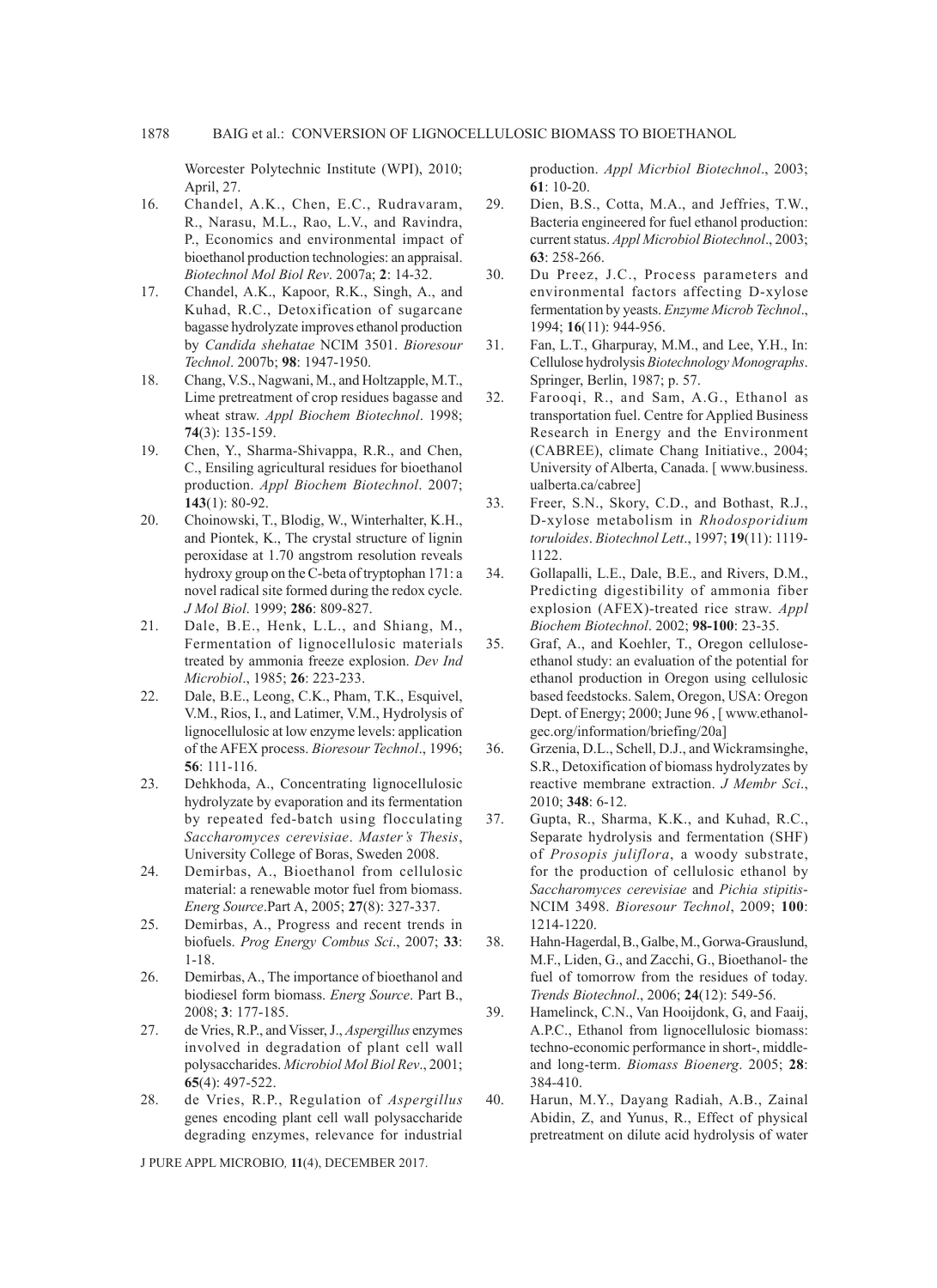hyacinth (*Eichhornia crassipes*). *Bioresour Technol*. 2011; **102**(8): 5193-5199.

- 41. Hatakka, A., Lignin-modifying enzymes from selected white-rot fungi- production and role in lignin degradation. *FEMS Microbiol Rev*., 1994 **13**: 125-135.
- 42. Hector, R.E., Mertens, J.A., Bowman, M.J., Nichols, N.N., Cotta, M.A., and Hughes, S.R., *Saccharomyces cerevisiae* engineered for xylose metabolism requires gluconeogenesis and the oxidative branch of the pentose phosphate pathway for aerobic xylose assimilation. *Yeast*. 2011; **28**: 645-660.
- 43. Heipieper, H.J., Weber, F.J., Sikkema, J., Kewelo, H., and de Bont, J.A.M., Mechanisms of resistance of whole cell to toxic organic solvents. *TIBTECH*. 1994; **12**: 409-415.
- 44. Himmel, M.E., Ruth, M.F., and Wyman, C.E., Cellulases for commodity products from cellulosic biomass. *Curr Opin Biotechnol*., 1999; **10**: 358-364.
- 45. Houston, P., Simon, P.J., and Broach, J.R., The *Saccharomyces cerevisiae* recombination enhancer biases recombination during interchromosomal mating-type switching but not in interchromosomal homologous recombination. *Genetics*, 2004; **166**(3): 1187-1197.
- 46. Iranmahboob, J., Nadim, F., and Monemi, S., Optimizing acid hydrolysis: a critical step for production of ethanol form mixed wood chips. *Biomass Bioenerg*. 2002; **22**: 401-404.
- 47. Jeffries, T.W., and Jin, Y.S., Ethanol and thermotolerance in the bioconversion of xylose by yeasts. *Adv Appl Microbiol*. 2000; **47**: 221-68.
- 48. Jeffries, T.W., and Jin, Y.S., Metabolic engineering for improved fermentation of pentoses by yeasts. *Appl Microbiol Biotechnol*. 2004; **63**: 495-509.
- 49. Johansen, C.L., Coolen, L., and Hunik, J.H., Influence of morphology on product formation in *Aspergillus awamori* during submerged fermentation. *Biotechnol Prog*., 1998; **14**: 233- 240.
- 50. Karr, W.E., and Holtzapple, M.T., Using lime pretreatment to facilitate the enzymatic hydrolysis of corn stover. *Biomass Bioenerg*. 2000; **18**: 1099-1120.
- 51. Kaur, U., Oberoi, H.S., Bhargav, V.K., Sharma-Shivappa, R.R., and Dhaliwal, S.S., Ethanol production from alkali and ozone treated cotton stalk using thermo tolerant *Pichia kudriavzevii* HOP-1. *Ind crop prod*. **37**, 219-226.
- 52. Kaya, F., Heitmann, J.A., and Thomas, W.J., Influence of lignin and its degradation products on enzymatic hydrolysis of xylan. *J Biotechnol*, 2000; **80**: 241-247.
- 53. Keshwani, D. R., Cheng, J. J., Burns, J.C., Li, L.,

and Chiang, V., (2007). Microwave pretreatment of switch grass to enhance enzymatic hydrolysis. ASABE Paper No. 077127. St. Joseph, Mich.: ASABE.

- 54. Kim, S.B., and Lee, Y.Y., Fractionation of herbaceous biomass by ammonia-hydrogen peroxide percolation treatment. *Appl Biochem Biotechnol*, 1996; **57-58**: 147-156.
- 55. Kim, T.H., Kim, J.S., Sunwoo, C., and Lee, Y.Y., Pretreatment of corn stover by aqueous ammonia. *Bioresour Technol*. 2003; **90**: 39-47.
- 56. Klinke, H.B., Thomsen, A.B., and Ahring, B.K., Inhibition of ethanol producing yeast and bacteria by degrading products produced during pretreatment of biomass. *Appl Microbiol Biotechnol*., 2004; **66**: 10-26.
- 57. Kumar, P., Barrett, D.M., Delwiche, M.J., and Stroeve, P., Pretreatment of lignocellulosic biomass for efficient hydrolysis and biofuel production. *Ind Eng Chem Res*. 2009; **48**(8): 3713-3729.
- 58. Leustean, I., Bioethanol from lignocellulosic material. *J Agroalimentary Process Technol*. 2009; **15**: 94 -101.
- 59. Liao, W., Liu, Y., Liu, C., Wen, Z., and Chen, S., Acid hydrolysis of fiber from dairy manure. *Bioresour Technol*. 2006; **97**: 1687-1695.
- 60. Lin, Y., and Tanaka, S., Ethanol fermentation from biomass resources: current state and prospects. *Appl Microbiol Biotechnol*. 2006; **69**: 627-645.
- 61. Lu, Z., and Kumakura, M., Enzymatic hydrolysis of wheat straw irradiated by electron-beam in presence of per acetic acid solution. *Isot Environ Health Stud.* 1995; **31**(1): 151-160.
- 62. Luo, C., Brink, D.L., and Blanch, H.W., Identification of potential fermentation inhibitors in conversion of hybrid poplar hydrolyzate to ethanol. *Biomass Bioenerg*. 2002; **22**: 125-138.
- 63. Lynd, L.R., Weimer, P.J., Van Zyl, W.H., and Pretorius, I.S., Microbial cellulases utilization: fundamentals and biotechnology. *Microbiol Mol Biol Rev*., 2002; **66**(3): 506-577.
- 64. Mabee, W.E., Gregg, D.J., Arato, C., Berlin, A., Bura, R., and Gilkes, N., Updates on softwoodto-ethanol process development. *Appl Bio-chem Biotchnol*, 2006; 129-132: 55-70.
- 65. Mach, R.L., and Zeilinger, S., Regulation of gene expression in industrial fungi: *Trichoderma*. *Appl Microbiol Biotechnol*. 2003; **60**: 515-522.
- 66. Martinez, A., Rodriguez, M.E., York, .S.W., Preston, J.F., and Ingram, L.O., Effect of  $Ca(OH)$ <sub>2</sub> treatments ("overliming") on the composition and toxicity and bagasse of hemicellulose hydrolyzates. *Biotechnol Bioeng*. 2000; **69**: 526-536.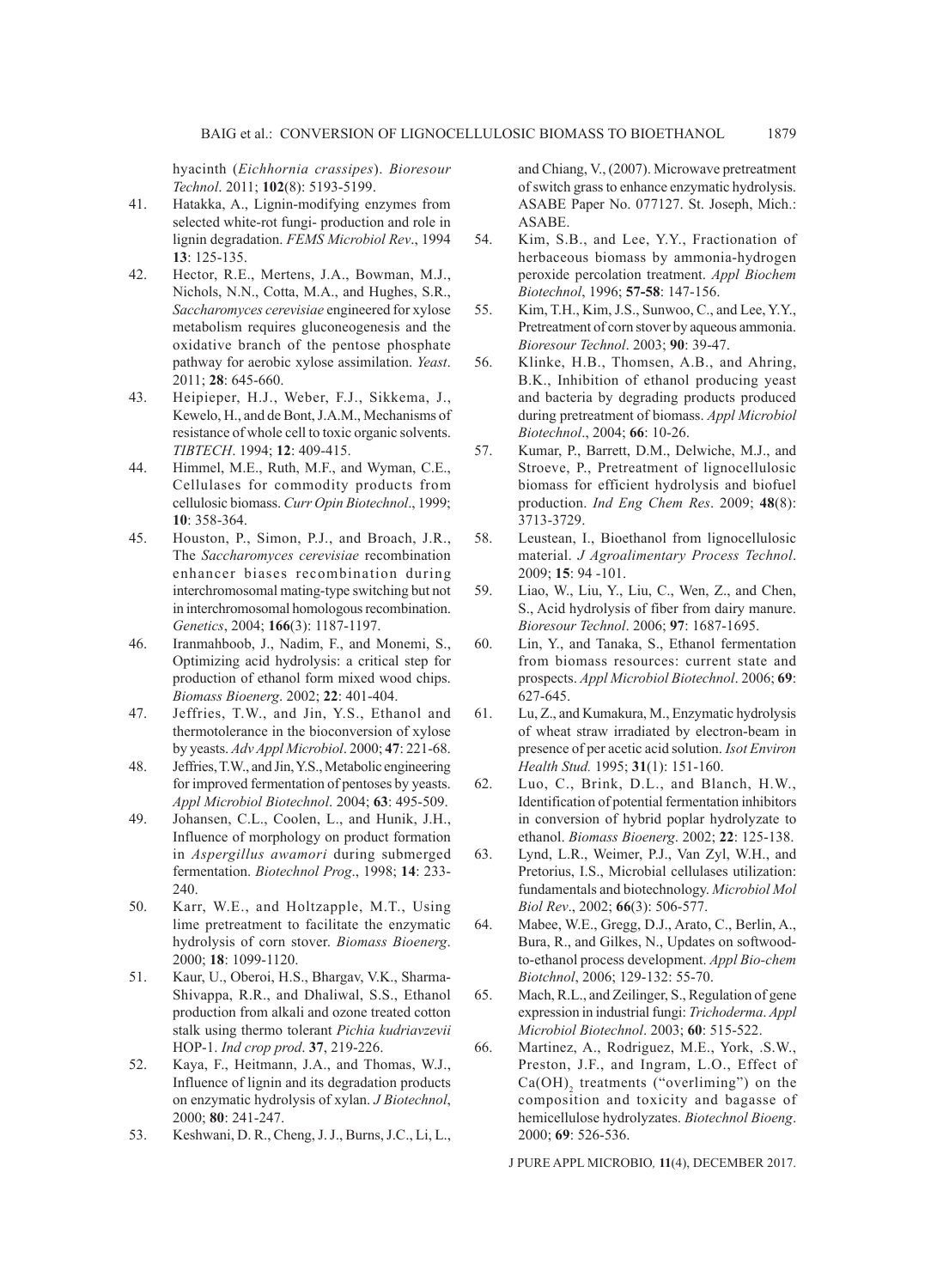### 1880 BAIG et al.: CONVERSION OF LIGNOCELLULOSIC BIOMASS TO BIOETHANOL

- 67. Martinez, A., Rodriguez, M.E., Wells M.L., York, S.W., Preston, J.F., and Ingram, L.O., Detoxification of dilute acid hydrolyzate of lignocellulose with lime. *Biotechnol Prog*. 2001; **17**: 287-293.
- 68. Millati, R., Edebo, L., and Taherzadeh, M.J., Performance of *Rizopus, Rhizomocur*, and *Mucor* in ethanol production form glucose, xylose and wood hydrolyzates. *Enz Microb Technol*., 2005; **36**: 294-300.
- 69. Mok, W.S.L., and Antal Jr., M.J., Uncatalyzed solvolysis of whole biomass hemicellulose by hot compressed liquid water. *Ind Eng Chem Res*., 1992; **31**: 1157-1161.
- 70. Mosier, N., Wyman, C., Dale, B., Elander, R., Lee, Y.Y., Holtzapple, M., and Ladish, M., Features of promising technologies for pretreatment of lignocellulosic biomass. *Bioresour Technol*. 2005; **96**(6): 673-686.
- 71. Olsson, L., and Hahn-Hagerdal. B., Fermentative performance of bacteria and yeast in lignocellulose hydrolyzate. *Process Biochem*. 1993; **28**(8): 249257.
- 72. Olsson, L., and Hahn-Hagerdal, B., Fermentation of lignocellulosic hydrolyzates for ethanol production. *Enzyme Microb Technol*., 1996; **18**: 312-331.
- 73. Palmqvist, E., Hahn-Hagerdal, B., Szengyel, Z., Zacchi, and G., Reczey, K., Simultaneous detoxification and enzyme production of hemicellulose hydrolyzates obtained after steam pretreatment. *Enz Microb Technol*. 1997; **20**: 286-293.
- 74. Palmqvist, E., Almeida, J.S., and Hahn-Hagerdal, B., Influence of furfural on anaerobic glycolytic kinetics of *Saccharomyces cerevisiae* in batch culture. *Biotechnol Bioeng*. 1999; **62**: 447-454.
- 75. Palmqvist, E., and Hahn-Hagerdal, B., Fermentation of lignocellulosic hydrolyzate. I: inhibition and detoxification. *Bioresour Technol*. 2000a; **74**: 17-24.
- 76. Palmqvist, E., and Hahn-Hagerdal, B., Fermentation of lignocellulosic hydrolyzate. II: inhibitors and mechanism of inhibition. *Bioresour Technol*., 2000b; **74**: 25-33.
- 77. Paturau, J.M., Alternative uses of sugarcane and its byproducts in agro industries. Food and Agricultural Organization of the United Nations (FAO) 1987.
- 78. Picart, P., Diaz, P., and Poster, F.I.J., Cellulases from two *Penicillum* sp. Strains isolated from subtropical forest soil: production and characterization. *Lett Appl Microbiol*. 2007; **45**: 108-113.
- 79. Piontek, K., Antorini, M., and Choinowski, T., Crystal structure of a laccase from the fungus

J PURE APPL MICROBIO*,* **11**(4), DECEMBER 2017.

*Trametes versicolor* at 1.90-angstrom resolution containing a full complement of coppers. *J Biol Chem*. 2002; **277**: 37663-37669.

- 80. Purwadi, R., Continuous ethanol production from dilute-acid hydrolyzate: detoxification and fermentation strategy. *Ph.D. Thesis* (Taherzadeh, M.J.). Chalmers University, Sweden 2006.
- 81. Ragauskas, A.J., Williams, C.K., Davison, B.H., Britovsek, G., Cairney, J., Eckert, C.A., Frederick, W.J., Hallett, J.P., Leak, D.J., Liotta, C.L., Mielenz, J.R., Murphy, R., Templer, R., and Tschaplinski, T., The path forward for biofuels and biomaterials. *Science.*, 2006; **311**: 484-489.
- 82. Rahman, S.H.A., Choudhury, J.P., Ahmad. A.L., and Kamaruddin, A.H., Optimization studies on acid hydrolysis of oil palm empty fruit bunch fiber for production of xylose. *Bioresour Technol*. 2007; **98**: 554-9.
- 83. Ren, H., Effect of cell wall degrading enzymes and chemicals on corn stover preservation and pretreatment during ensilage processing. Ph. D. diss. University Park, Pa.: Pennsylvania State University, Department of Agricultural and Biological Engineering 2006.
- 84. Richard, T.M., Proulx, S., Moore, K.J., and Shouse, S., Ensilage technology for biomass pretreatment and storage. ASAE Meeting paper No. 016019. St. Joseph, Mich.: ASAE 2001.
- 85. Rishi, A.S., Nelson, N.D., and Goyal, A., Molecular forming in plants: a current perspective. *J Plant Biochem Biotechnol*. 2001; **10**(1): 1-12.
- 86. Roehr, M., (2000). Biotechnology of Ethanol, Classic and future application. Publication: Wiley.
- 87. Romero, I., Sanchez, S., Moya, M., Cstro, E., Ruiz, E., and Bravo, V., Fermentation of olive tree pruning acid-hydrolyzates by *Pachysolen tannophilus*. *Biochem Eng J*. 2007; **36**: 108-115.
- 88. Rose, A.H., and Harisson, J.S., The yeast. Second edition. Academic press. London UK 1993.
- 89. Russell, J.B., Another explanation for the toxicity of fermentation acids at low pH: anion accumulation versus uncoupling. *J Appl Bacteriol*., 1992; **73**:363-370.
- 90. Saha, B.C., Iten, L.B.,Cotta, M.A., and Wu, Y.V., Dilute acid pretreatment, enzymatic saccharification, and fermentation of rice hulls to ethanol. *Biotechnol Prog*. 2005; **21**: 816-822.
- 91. Shafizadeh, F., and Bradbury, A.G.W., Thermal degradation of cellulose in air and nitrogen at low temperatures. *J Appl Poly Sci*. 1979; **23**: 1431-1442.
- 92. Sharma, G., Developments in bioreactor for fuel ethanol production. *Process Biochem*. 1988; **23**: 138-145.